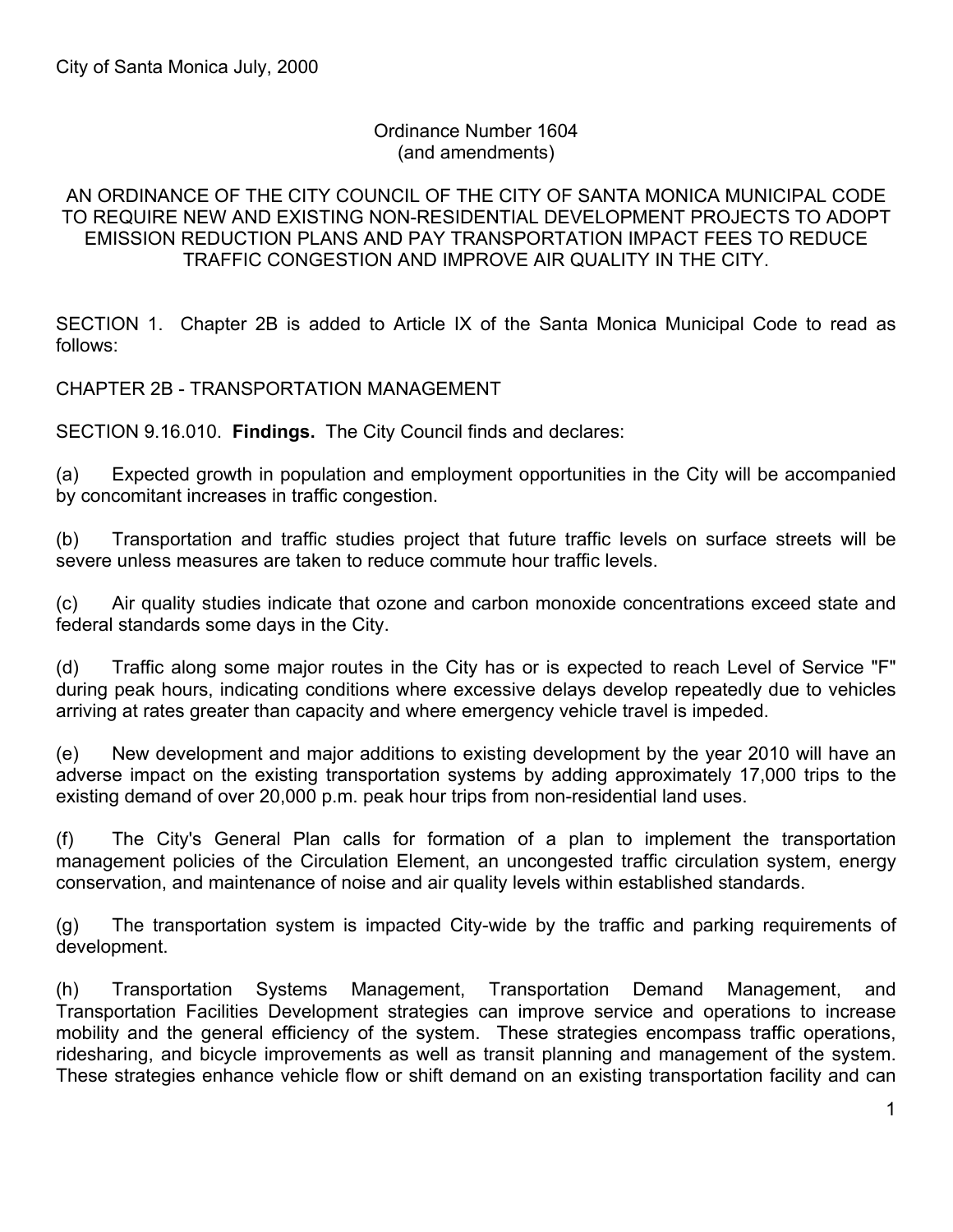be effective to mitigate negative effects of transportation, such as air quality, energy use, and noise levels.

(i) Reduction of congestion and the time of commute trips will improve the quality of life in the City and improve the quality and level of access for residents and employees and patrons of local businesses.

(j) Coordination of Transportation Systems Management, Transportation Demand Management, and Transportation Facility Development strategies with other cities and counties in the region and through regional agencies will assist in meeting the goals of this Chapter.

 SECTION 9.16.020. **Purpose and Objectives.** The purpose and objectives of this Chapter are to establish an Emission Reduction Plan that will:

(a) Allow for any growth permitted by the land use plans of the City while minimizing peak-hour automobile commute trips from new and existing places of employment.

(b) Reduce traffic impacts within the community and region through a reduction in the number of vehicular trips and total vehicle miles traveled.

(c) Reduce the vehicular air pollutant emissions, energy usage, and ambient noise levels through a reduction in the number of vehicular trips, total vehicle miles traveled, and traffic congestion.

(d) Ensure City compliance with South Coast Air Quality Management District Rule 2202, and require employers both to meet Rule 2202 emission reduction targets and to achieve City traffic objectives.

(e) Achieve a commuter Average Vehicle Ridership of 1.50 or the equivalent in emission reductions within one (1) year for employers of 100 employees or more.

(f) Achieve City-wide commuter Average Vehicle Ridership of 1.50 or the equivalent in emission reductions within three (3) years.

(g) Maintain levels of service on streets and intersections during peak-hours at or below capacity for as long a period of time as feasible.

(h) Prevent levels of service on streets and intersections that have not reached Level of Service "E" during peak-hours from reaching that level.

(i) Improve levels of service on streets and intersections that have already reached Level of Service "E" during peak-hours.

(j) Minimize the percentage of employees traveling to and from work at the same time and during peak hour periods in single occupant vehicles.

(k) Assist in attainment of the requirements of the Federal Clean Air Act.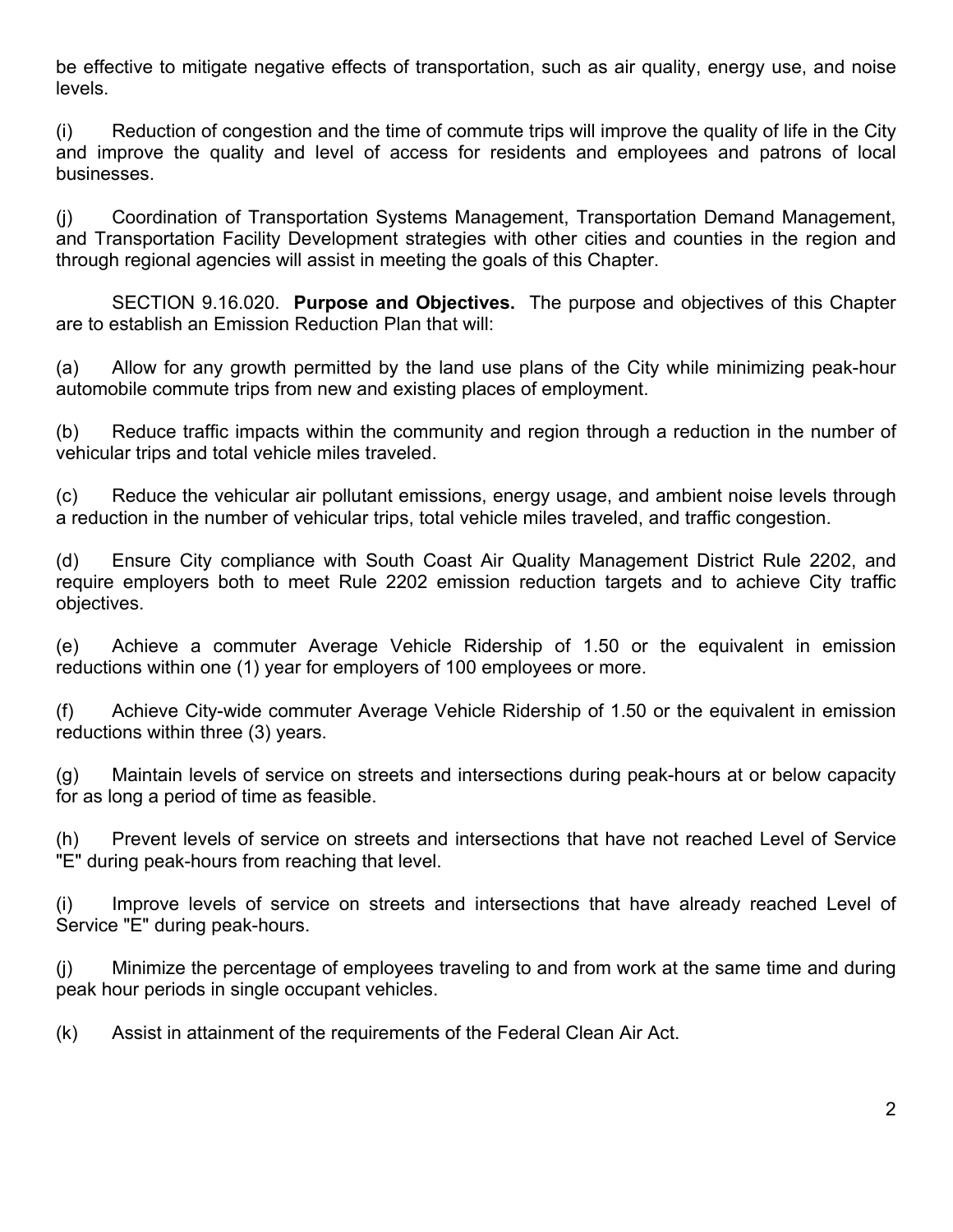(l) Implement several air quality control measures required of local governments by the 1991 Air Quality Management Plan adopted by the South Coast Air Quality Management District and subsequent updates.

(m) Promote and increase work-related transit use, ridesharing, walking and bicycling to minimize parking needs and to protect critical intersections from severe overload.

(n) Decrease the government cost of transportation and parking facility construction and improvements.

(o) Maximize the use of commute modes other than the single-occupancy vehicle through Transportation Systems Management, Transportation Demand Management, and Transportation Facilities Development.

 SECTION 9.16.030. **Definitions.** The following words and phrases shall have the following meanings when used in this Chapter:

Audit. A selective inspection by the City of an employer's activities related to the fulfillment of ongoing implementation and monitoring of an approved Emission Reduction Plan.

Average Vehicle Ridership (AVR). The total number of employees who report to or leave the worksite or another job-related activity during the peak periods divided by the number of vehicles driven by these employees over that five-day period. The AVR calculation requires that the five-day period must represent the five days during which the majority of employees are scheduled to arrive at the worksite. The hours and days chosen must be consecutive. The averaging period cannot contain a holiday and shall represent a normal situation so that a projection of the average vehicle ridership during the year is obtained.

An example of morning AVR using a weekly averaging period for an employer with 300 employees all reporting to work weekdays between 6:00 a.m. and 10:00 a.m. is:

Employees reporting to work:

| Monday    |     | 300 |
|-----------|-----|-----|
| Tuesday   |     | 300 |
| Wednesday |     | 300 |
| Thursday  |     | 300 |
| Friday    | 300 |     |
|           |     |     |

Total 1500

Number of vehicles driven to the worksite by these employees:

| Monday    | 270 |
|-----------|-----|
| Tuesday   | 250 |
| Wednesday | 280 |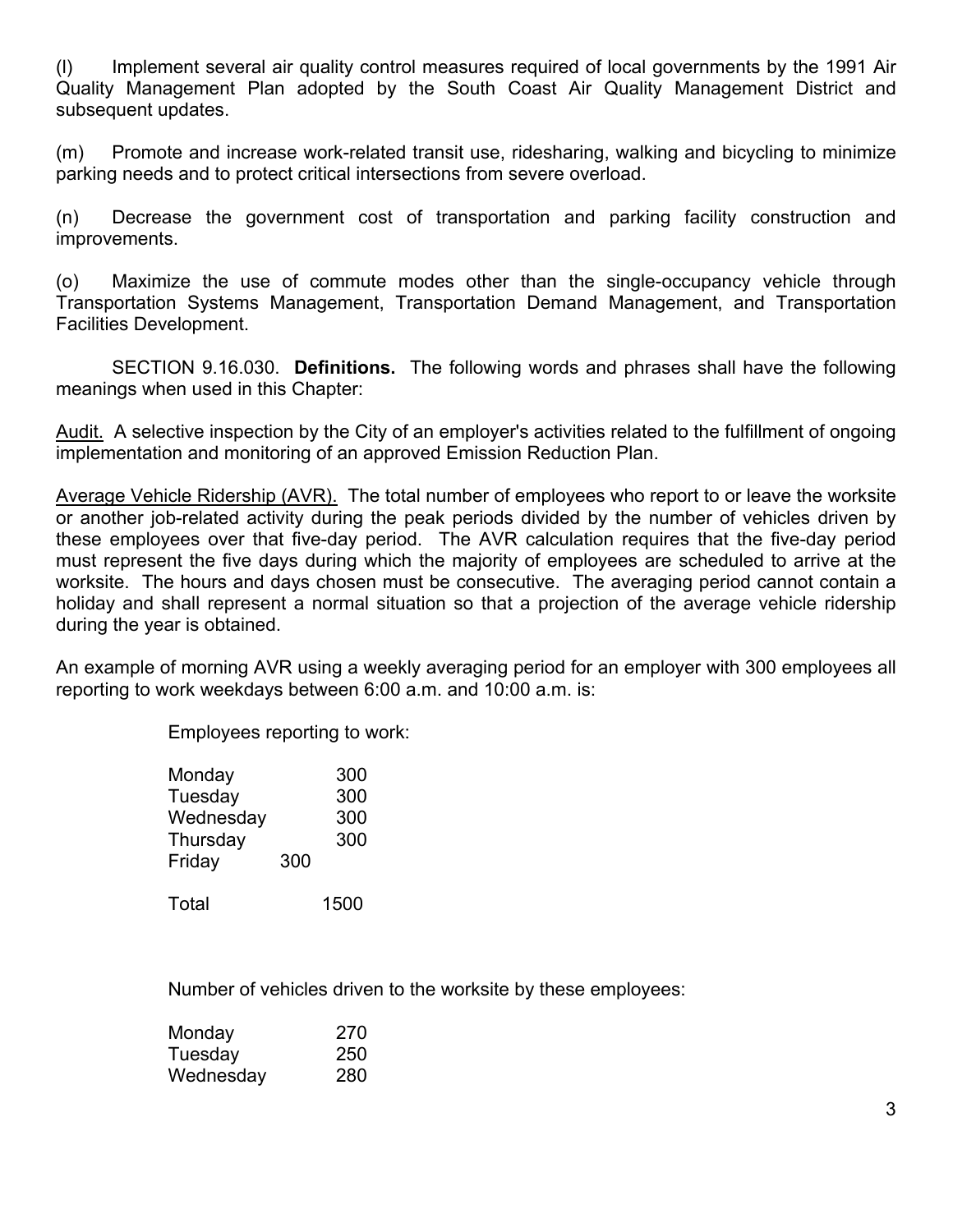| Thursday |     | 265 |
|----------|-----|-----|
| Friday   | 262 |     |

Total 1327

In this example, AVR is arrived at by dividing the number of employees reporting to work between 6:00 a.m. and 10:00 a.m. during the week (1500) by the number of vehicles driven to the worksite between the same hours during the week (1327):

$$
\frac{1500}{1327} = 1.13 \text{ AVR}
$$

A similar calculation is required for obtaining the afternoon peak period AVR for commute trips to and from the worksite between 3:00 p.m. and 7:00 p.m..

AVR Target. The AVR that a Emission Reduction Plan is designed to achieve for a particular worksite. The AVR target for worksites in Santa Monica is 1.5 AVR.

AVR Verification Method. A method approved by the City's Transportation Management Coordinator for determining an employer's current AVR.

AVR Window. The period of time comprised of both hours and days used to calculate AVR (i.e., 6:00 a.m. -10:00 a.m. and 3:00 p.m. - 7:00 p.m.).

Carpool. A motor vehicle occupied by two (2) or more persons traveling together to and from the worksite for the majority (at least 51%) of the total commute.

Commute Trip. A home-to-work or work-to-home trip.

Compliance Inspection. An unannounced inspection by the City of an employer's activities related to the fulfillment of ongoing implementation and monitoring of an approved Emission Reduction Plan.

Compressed Work Week. This applies to employee(s) who, as an alternative to completing the basic work requirement in five, eight-hour workdays in one week are scheduled in a manner which reduces vehicle trips to the worksite. The recognized compressed work week schedules for purposes of Chapter 9.16 of the Municipal Code are thirty-six hours in three days (3/36), forty hours in four days (4/40), or eighty hours in nine days (9/80).

Consultant ETC. A person that meets the requirements of and that serves as an ETC at a single worksite for an employer other than the Consultant ETC's employer.

Developer. Any person responsible for development of a non-residential development project that will result in ten (10) or more peak period trips.

Disabled Employee. An individual with a physical or mental impairment which prevents the individual from complying with the employer's emission reduction plan.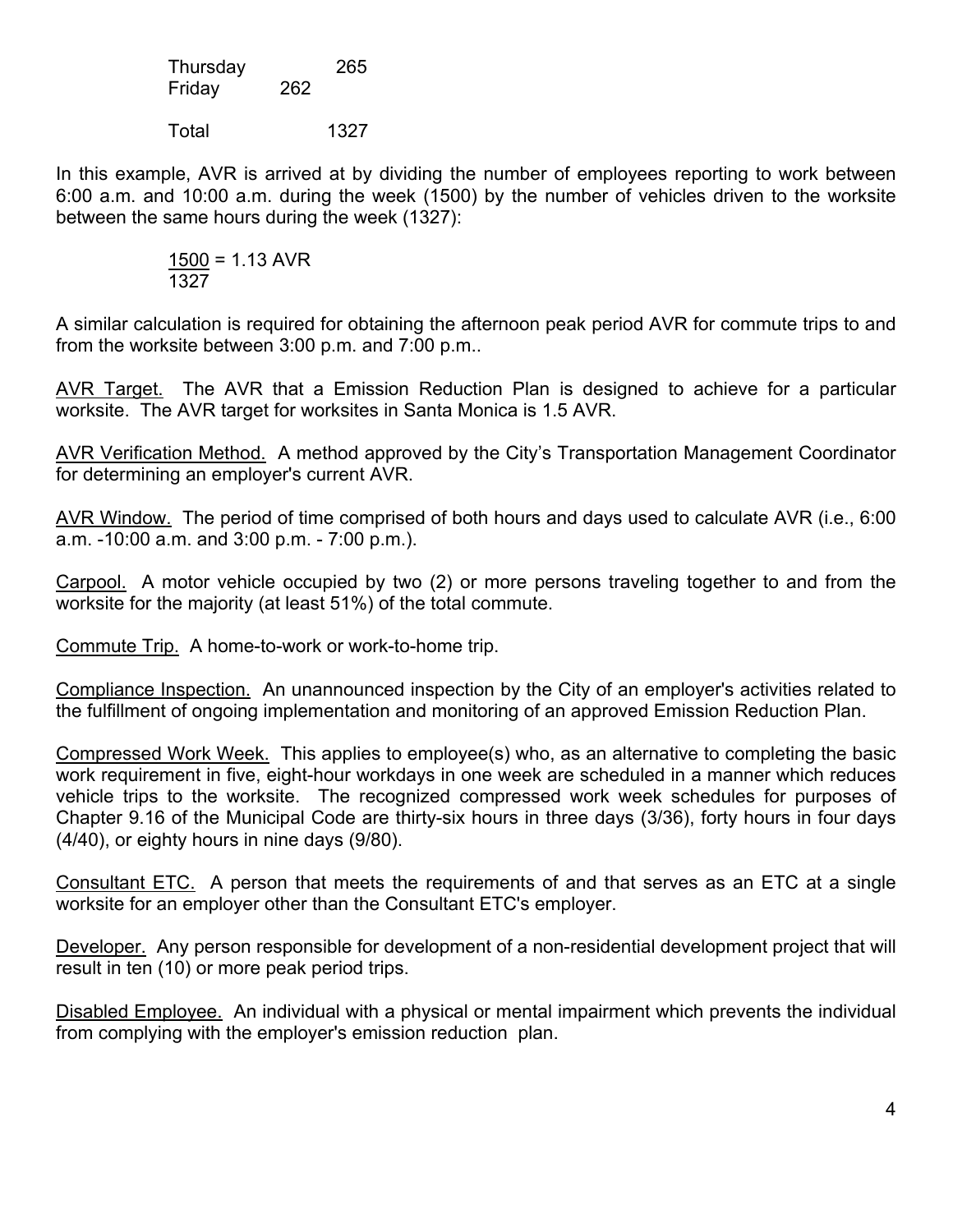Emission Reduction Plan (ERP). A plan intended to reduce emissions related to employee commutes and to meet a worksite specific emission reduction target for the subsequent year.

Emission Reduction Plan Appeals Board (ERP Appeals Board). The administrative review body for decisions of the City's Transportation Management Coordinator. The ERP Appeals Board shall consist of the Transportation Planning Manager, the Director of Planning and Community Development, and an at-large member appointed by the City Council. The Transportation Planning Manager and the Director of Planning and Community Development may designate an employee from his or her division or department as his or her representative.

Emission Reduction Target (ERT) The annual VOC, NOx, and CO emissions required to be reduced based on the number of employees per worksite and the employee emission reduction factor. Employee. Any person employed by a person(s), firm, business, educational institution, nonprofit agency or corporation, government agency or other entity who reports to work at a single worksite for six months or more, excluding paid resident students working on a school campus. Temporary employees, part-time employees, field construction workers and independent contractors shall be treated as defined.

Employee Transportation Coordinator (ETC). The designated person, with appropriate training as approved by the City who is responsible for the development, implementation and monitoring of the Employee Trip Reduction Plan. The ETC must be at the worksite a minimum of fifteen hours per week or have a certified On-site Coordinator at the worksite a minimum of fifteen hours per week. All worksite-related information must be kept at the worksite. Employee Transportation Coordinators shall participate in City-sponsored workshops and information roundtables.

Employee Trip Reduction Plan (ETRP). A plan for implementation of strategies that are designed to reduce employee commute trips during the AVR windows.

Employer. Any public or private employer, including the City of Santa Monica, having a permanent place of business in the City and employing 10 or more employees.

Field Construction Worker: An employee who reports directly to work at a construction site outside the City of Santa Monica for the entire day, an average of at least six months out of the year. These employees will not be calculated in the AVR, but shall count as part of employee population when figuring the Employer Annual Impact Fee.

Holiday. Those days designated as National or State Holidays, or religious or other holidays in which more than 10% of the employee population observes by not reporting to work. These days shall not be included in the AVR survey week.

Independent Contractor. An employee who enters into a direct written contract or agreement with an employer to perform certain services and is not on the employer's payroll. These employees shall be treated as Temporary Employees.

Level of Service (LOS). A term to describe prevailing and projected traffic conditions on a roadway and is expressed by delay and the ratio of volume/capacity (V/C). Six levels of service are designated "A" through "F." "A" describes a free flowing condition and "F" describes forced traffic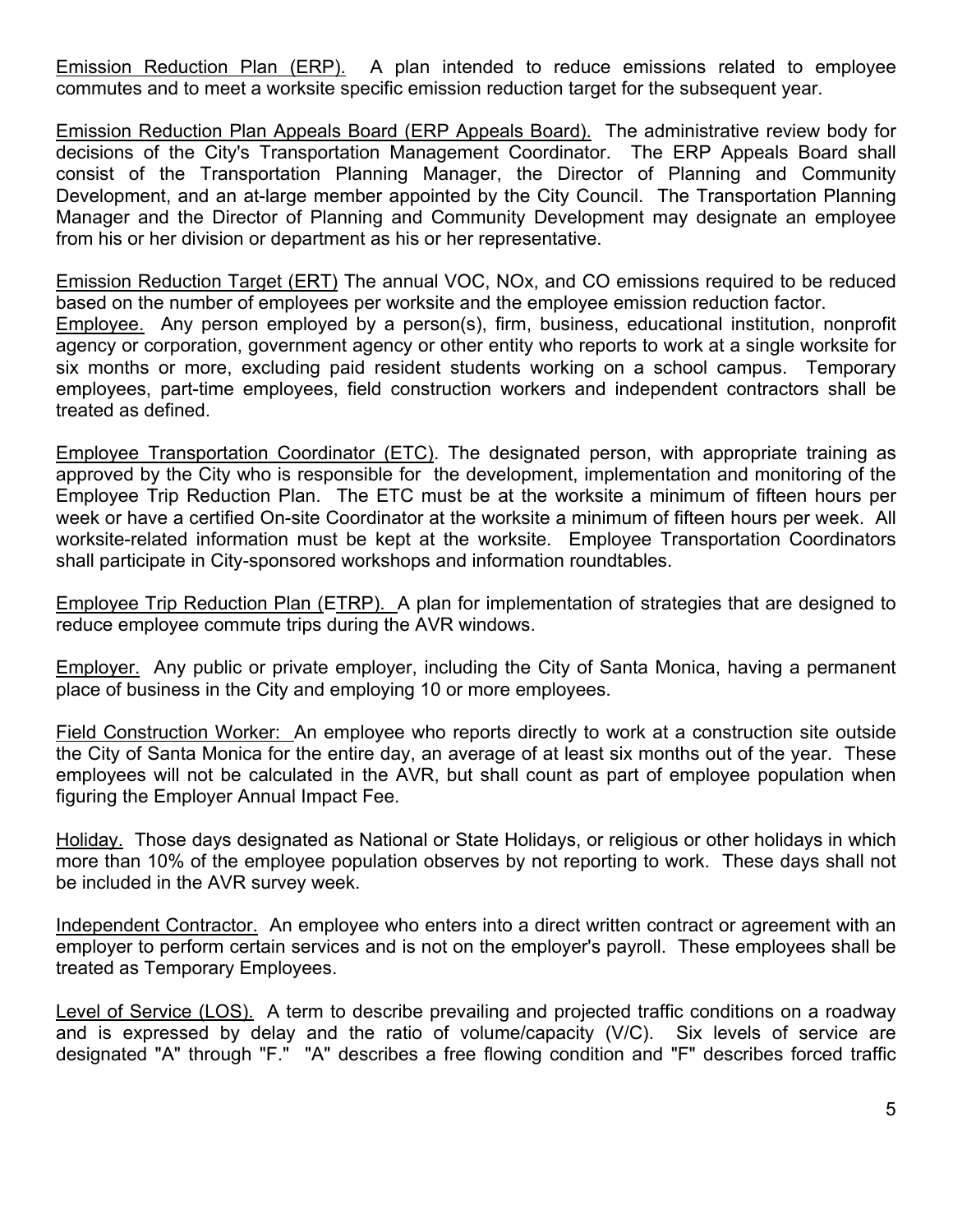flow conditions with severe capacity deficiencies and delays. This definition is based on the Highway Capacity Manual Transportation Research Board SR 209 (1985).

Low Income Employee. An individual whose salary is equal to or less than the current individual income level set in California Code of Regulations, Title 25, Section 6932, as lower income for the county in which the employer is based. Higher income employees may be considered to be "lowincome" if the employee demonstrates that the plan disincentive would create a substantial economic burden.

Monitoring. The techniques used to assess progress towards complying with the transportation management plan.

Multi-Site Employer. Any employer which has more than one worksite within the City of Santa Monica, or more than one worksite in the South Coast Air Basin with one or more of those sites located in the City of Santa Monica.

Multi-Tenant Worksite. A structure, or group of structures, on one worksite where more than one employer conducts a business.

On-Site Coordinator: An employee who serves as on-site contact for employees at a worksite served by a Consultant ETC, or for an employer with more than one worksite located in the City of Santa Monica.

Parking Cash-Out. Assembly Bill 2109 that requires employers with fifty or more employees who lease their parking and subsidize all or part of that parking to implement a Parking Cash-Out Program. Employers who fall under the purview of parking cash-out must offer their employees the option to give up their parking spaces and receive a cash subsidy in an amount equal to the cost of the parking space. Employers who are subject to parking cash-out requirements must implement a parking cash-out plan. Employers who do not implement a parking cash-out plan will have their Emission Reduction Plans disapproved.

Part-Time Employee. Any employee who reports to a worksite on a part-time basis fewer than 32 hours per week, but more than 4 hours per week. These employees shall be included in the AVR calculations of the employer provided the employees report to or leave the worksite during the AVR window.

Peak Period. In the morning, the peak period includes the hours from 6:00 a.m. to 10:00 a.m. In the evening, the peak period includes the hours from 3:00 p.m. to 7:00 p.m..

Peak Period Trip. An employee's commute trip that begins or ends at the worksite or a work related trip within the peak period.

Pedestrian Oriented Use. A use which is intended to encourage walk-in customers and which generally does not limit the number of customers by requiring appointments or otherwise excluding the general public. Such uses may include, but not be limited to, neighborhood commercial uses, retail uses, cultural uses, restaurants, cafes, and banks.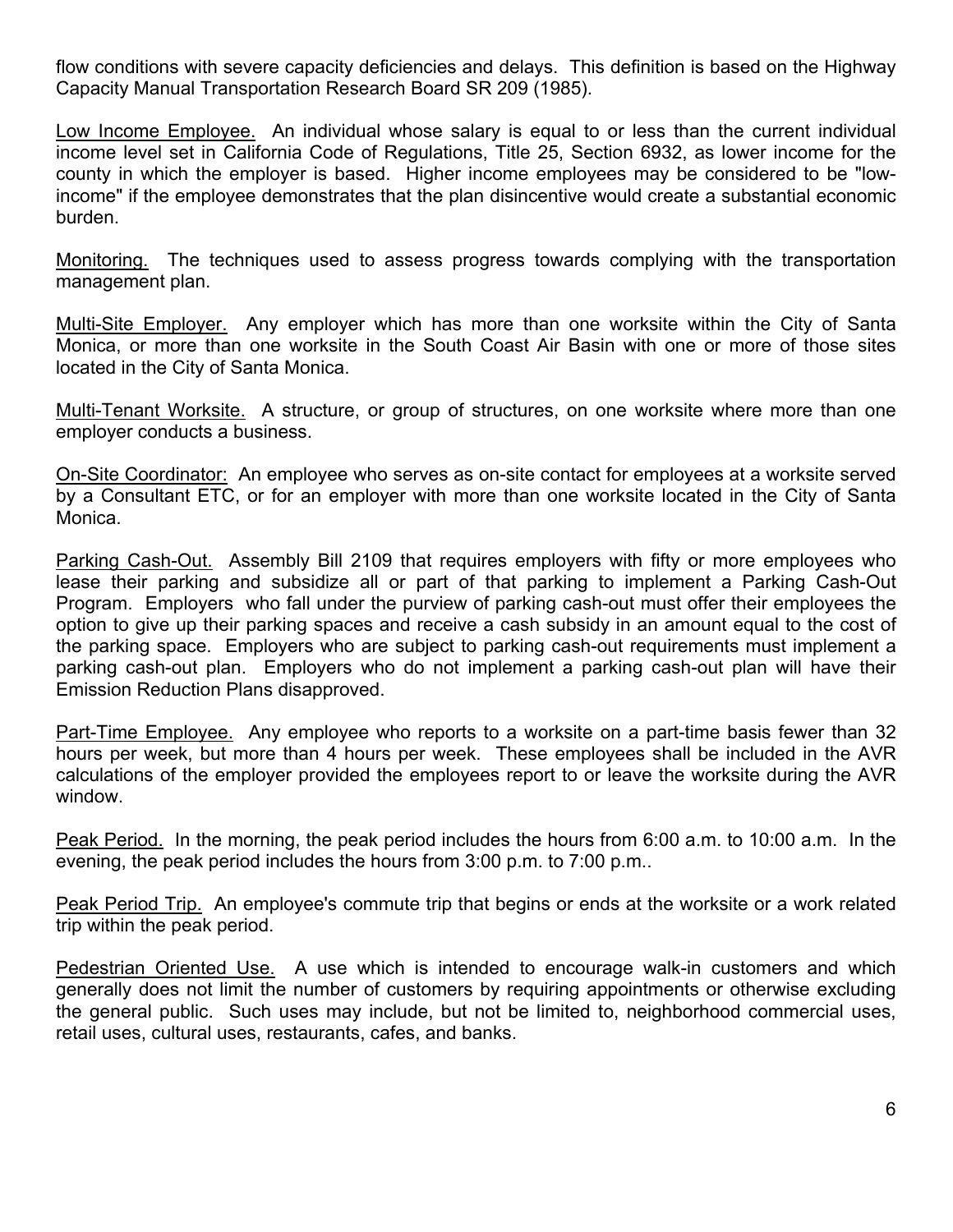Performance Target Zone. A geographic area that determines the employee emission reduction factor for a particular worksite. Santa Monica is located in Zone 2.

Preferential Parking. Parking spaces designated or assigned for carpool and vanpool vehicles carrying commute passengers on a regular basis and are provided at a reduced cost and/or in a location more convenient to a place of employment than parking spaces provided for single occupant vehicles.

Remote Sensing. An emissions reduction strategy in which gross-polluting vehicles are identified by exhaust gas analyzers. Remote sensors measure absorption changes in the infrared or ultraviolet light spectrum and correlates that change to exhaust emission levels. Emission reductions resulting from the subsequent repair of the identified vehicles can be used to meet commute emission reduction targets.

Ridesharing. Any mode of transportation other than a single occupancy vehicle that transports one or more persons to a worksite.

South Coast Air Quality Management District (SCAQMD). The air quality control agency that monitors and enforces air quality regulations in Los Angeles, Orange, Riverside, and San Bernardino Counties.

Telecommuting. Any employee(s) working at home, off-site, or at a telecommuting center for a full work day, eliminating the trip to work or reducing travel distance by more than 50%.

Temporary Employee. Any person employed by an employment service or a "leased" employee, that reports to a worksite other than the employment service's worksite, under a contractual arrangement with a temporary employer. Temporary employees are counted as employees of the employment service for purposes of calculating AVR. Temporary employees reporting to the worksite of a temporary employer for a consecutive period of more than six months shall count as an employee of the temporary employer and shall be calculated in the AVR. The temporary employee shall also be considered an employee when figuring the Employer Annual Impact Fee.

Temporary Employer. Any employer who "leases" an employee from an employment service, or who hires an independent contractor as defined.

Training Provider. A person, firm, business, educational institution, non-profit agency or corporation or other entity which meets requirements and is certified by the Executive Officer of the South Coast Air Quality Management District and the City of Santa Monica's Transportation Management Coordinator to provide training, as required by Chapter 9.16 of the Municipal Code, to Employee Transportation Coordinators (ETCs).

Transportation Demand Management ("TDM"). The implementation of strategies that will encourage individuals to either change their mode of travel to other than a single occupancy vehicle, reduce trip length, eliminate the trip altogether, or commute at other than peak periods.

Transportation Facility Development ("TFD"). Construction of major capital improvements to a highway or transit system or installation of operating equipment that includes new construction of the existing system or construction of a new system.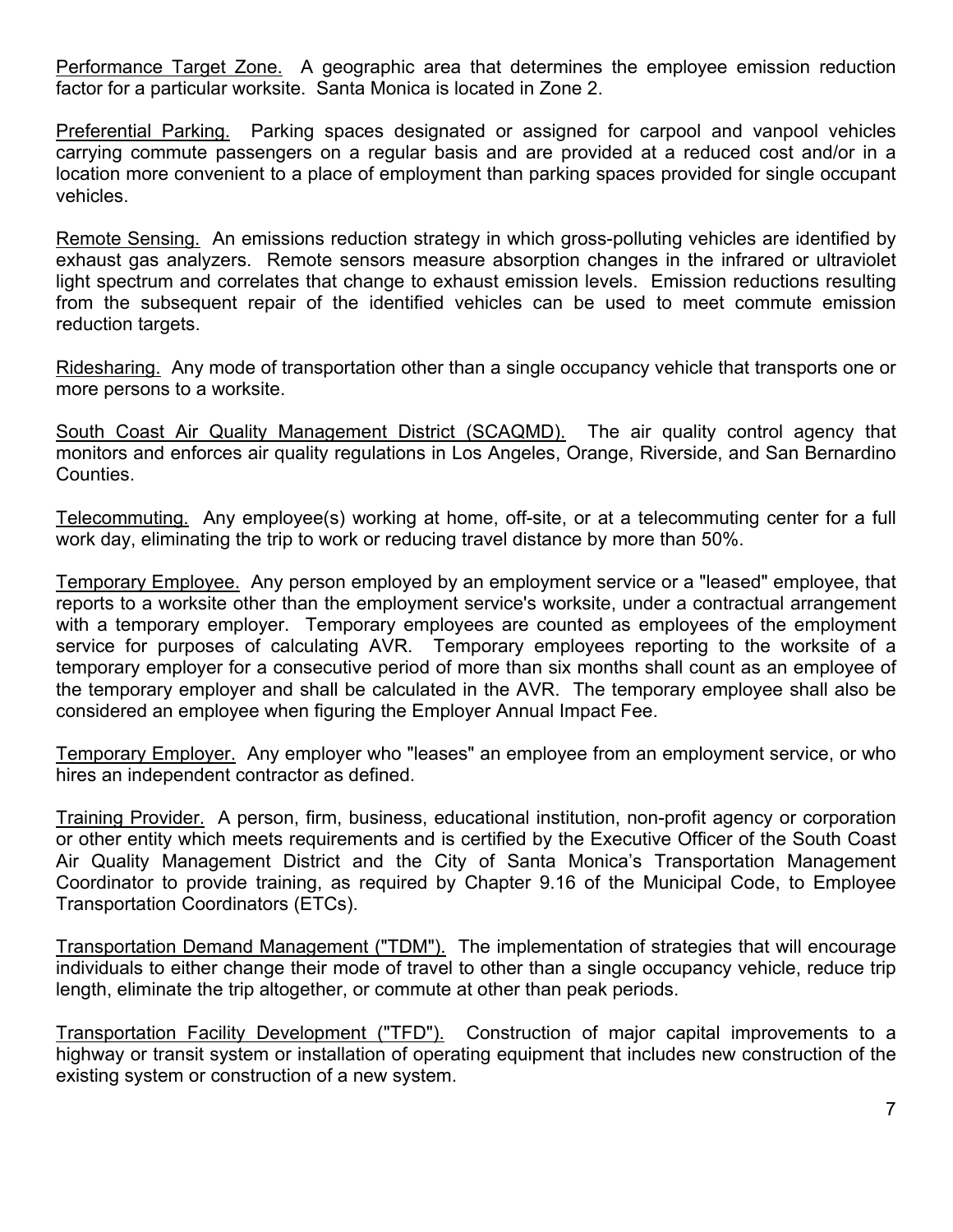Transportation Management Association ("TMA"). A group formed so that employers, employees, and developers can collectively address community transportation related problems. Transportation Management Associations may be formed to implement TDM, TSM, and/or TFD strategies in employment clusters or at multi-tenant worksites. The primary function of a TMA is to pool resources to implement solutions to commuter-related congestion problems in conjunction with the City Transportation Coordinators. The City may identify employment clusters or multi-tenant worksites where an employer organization such as a TMA should be formed.

Transportation System Management ("TSM"). Strategies designed to improve traffic flow through modifications in, or coordination of, the operation of existing facilities.

Trip Reduction. The reduction in single occupant vehicle trips by private or public sector programs used during peak periods of commuting.

Vanpool. A van or similar motor vehicle in which 7 or more persons commute to and from the worksite.

Vehicle. A passenger car or truck used for commute purposes including any motorized two wheeled vehicle. Vehicles shall not include bicycles, transit vehicles, buses serving multiple worksites, or vehicles that stop only to load or unload passengers or materials at a worksite while on route to other worksites.

Work Place or Worksite. A building, part of a building, or grouping of buildings located within the City which are in actual physical contact or separated solely by a private or public roadway, and are owned or operated by the same employer. Employers may opt to treat more than one structure, building, or grouping of buildings as a single worksite even if they do not have the above characteristics if they are owned or leased by the same employer, and are wholly located within the City of Santa Monica. Structures that are located more than ½ mile away from each other must have a certified ETC or On-Site Coordinator at each site.

 SECTION 9.16.040. **Applicability.** This Chapter shall apply to employers and developers as defined above. The City shall not be exempt from the requirements of this Chapter.

### SECTION 9.16.050. **Transportation Fee.**

(a) Employer Annual Transportation Fee. There shall be an Employer Annual Transportation Fee. The purpose of the Employer Annual Transportation Fee is to pay for the costs of administration and enforcement of this Chapter.

(1) Employers of 50 or more employees filing Employee Trip Reduction Plans (ERPs) and employers of 10-49 employees filing Worksite Transportation Plans (WTPs) shall pay an annual transportation fee calculated using the following formula: Fee = (Number of Employees) x (Employee Cost Factor). The current Employee Cost Factor equals:

(a) Employee Cost Factor =

 $\overline{a}$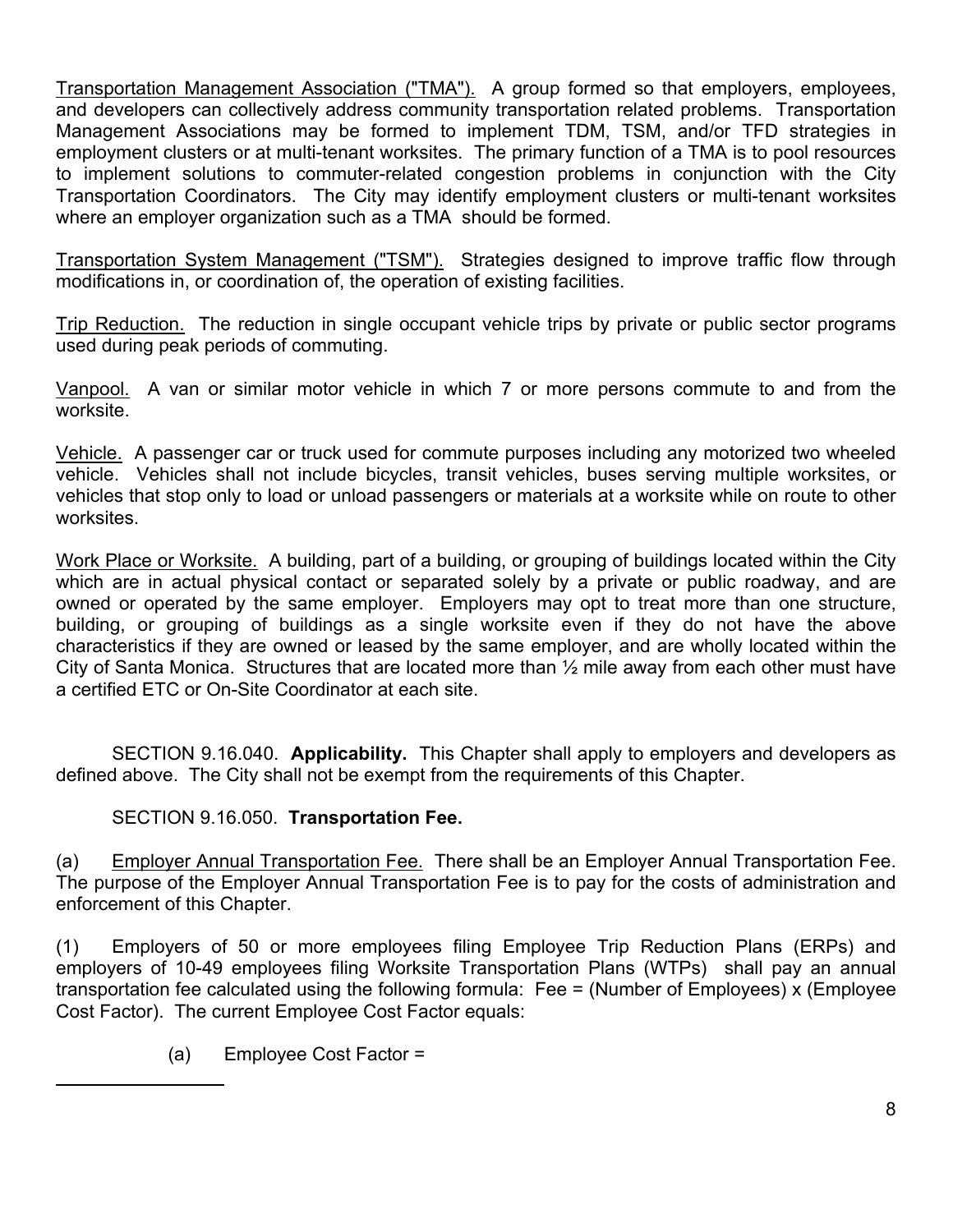1. \$7.00 per employee for employers with 50 or more employees.

2. \$9.00 per employees for employers with 10 - 49 employees.

The Employee Cost Factor shall from time to time be amended by resolution of the City Council.

 (2) The Annual Transportation Fee for employers of fifty or more employees who choose to implement the Emission Reductions Options described in Section 9.16.070 (a) - (c) shall be established and from time to time amended by resolution of the City Council. The current fee is \$401.70 per worksite.

 (b) For purposes of calculating an employer's annual transportation fee, the definition of employee shall include full-time, part-time, temporary, seasonal, at-home or in-field contractors of consultants working at a worksite for an average of six months or more.

 (3) Employers shall be notified of the Employer Annual Transportation Fee when they receive notice to submit an ERP or WTP in accordance with Section 9.16.090. Employer Impact Transportation Fees shall be due and paid in full with the submittal of the Emission Reduction Plan. The City shall mail notice of payment required by this subsection at least 90 calendar days prior to the due date.

 (4) Once the Employer Annual Transportation Fee required pursuant to this Section has been paid, there shall be no refunds.

 (5) Employers of fifty employees or more who implement an Employee Trip Reduction Plan and demonstrate attainment of a 1.5 a.m. and p.m. AVR shall receive the following reductions in their Employer Annual Transportation Fees:

 a. Attainment of a 1.50 a.m. and p.m. AVR for one year shall result in a 40% reduction of Employer Annual Transportation Fees.

 b. Attainment of a 1.50 a.m. and p.m. AVR for two consecutive years shall result in a 50% reduction of Employer Annual Transportation Fees.

 c. Attainment of a 1.50 a.m. and p.m. AVR for a period of three or more consecutive years shall result in a 60% reduction of Employer Annual Transportation Fees.

 (5) Employers of fifty or more employees who join a TMA certified by the City shall receive a 25% reduction in the Annual Employer Transportation Fee. This reduction shall be in addition to any fee reduction the employer is awarded for attainment of a 1.5 a.m. and p.m. AVR. Fees charged by the TMA to employers for its operation and administrative costs shall be separate from the City's Employer Transportation Fee.

(b) Developer Impact Fee: The purpose of the developer impact fee is to defray the costs of providing transportation facilities and services associated with new commercial development.

 (1) Developers who apply for building permits for new or expanded development projects in the City shall mitigate their resultant transportation by paying a one-time transportation impact fee.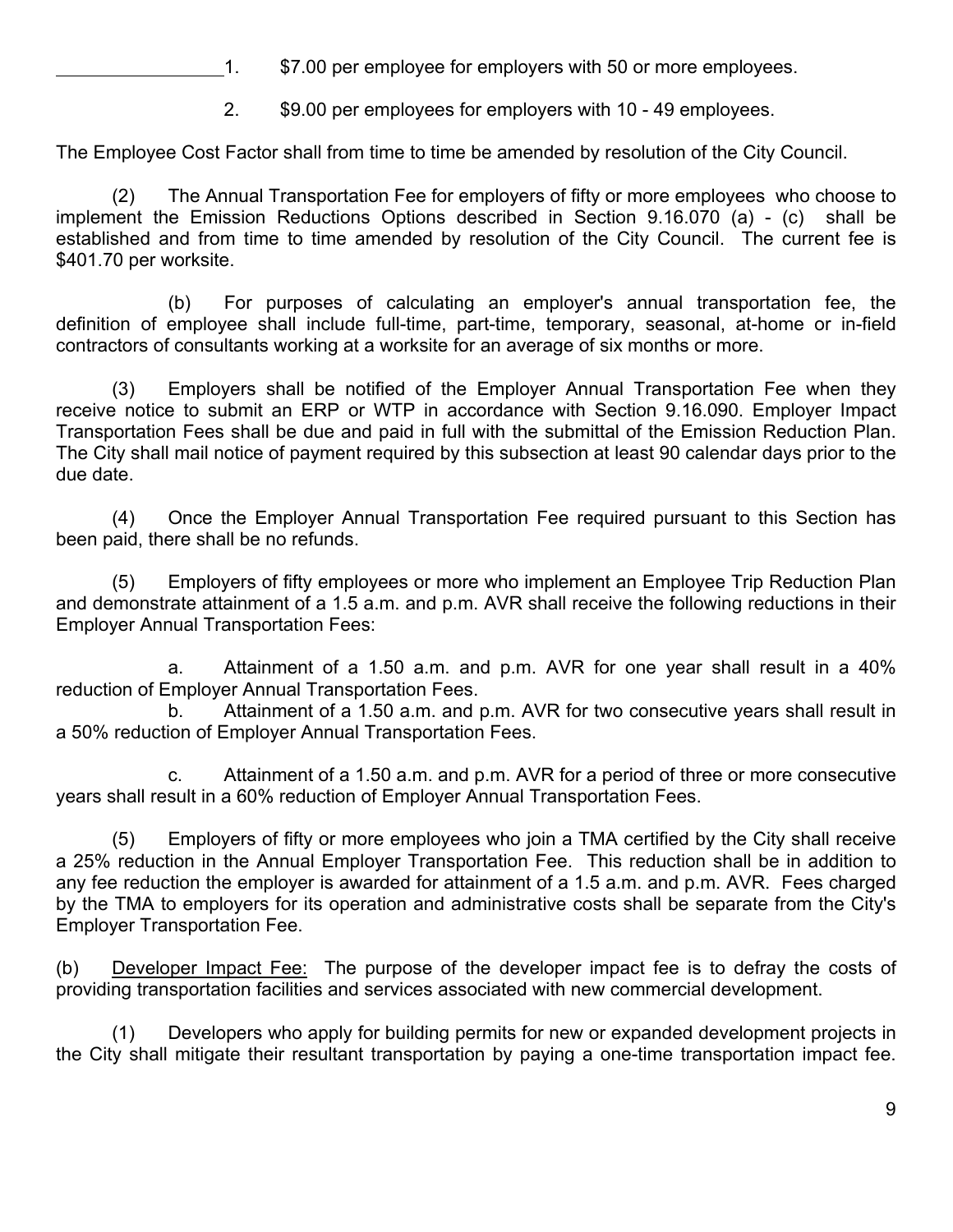The amount of the fee and manner of payment shall be established and from time to time amended by resolution of the City Council.

 (2) Fees shall apply to developers who have not received certificates of occupancy as of the effective date of the resolution establishing the fees.

 (3) Developers shall pay the required fee prior to issuance of a building permit. Developers who have already obtained building permits must pay the required fee prior to issuance of a certificate of occupancy.

 (4) The following land uses are encouraged by the City because of their beneficial impacts and shall receive reductions from the Developer Impact Fee: supermarkets and pedestrian oriented uses on the ground floor of a multi-story building. Both the Impact Fee and the reduction shall be established by resolution.

 (5) Refunds of the Developer Impact Fee shall be made upon filing of a request for refund within six (6) months of expiration of a building permit upon verification that construction of the improvements for which the permit was issued have not commenced and no extensions of the building have been granted. No interest shall be paid on any refunded fee.

## SECTION 9.16.060. **Deposit and Use of Fees.**

(a) Employer Transportation Fees collected pursuant to Section 9.16.050(a) shall be deposited in an account separate from the General Fund and shall be allocated to TMP office administration and the development and operations of TMAs.

(b) Developer Impact Fees collected pursuant to Section 9.16.050(b) shall be deposited into an account separate from the General Fund and shall be allocated to the following uses:

- (1) Transportation Demand Management (TDM) improvements
- (2) Transportation System Management (TSM) improvements
- (3) Transportation Facility Development (TFD).
- (4) Public transit improvements.

 SECTION 9.16.070. **Contents of Emission Reduction Plans.** Employers of 50 or more employees are required to submit to the City, within ninety days of notification, an Emission Reduction Plan designed to reduce emissions related to employee commute trips and to meet specific emissions reduction targets specified for the subsequent year. The annual Emission Reduction Target (ERT) shall be determined according to the following equation for VOC, NOx, and CO, based on employee emission reduction factors specified in paragraph (j) of this Section. Any employer who falls under the purview of Assembly Bill 2109 shall implement a Parking Cash-Out Program. Failure to do so will result in the disapproval of an employer's ERP.

 $[ERT (in lbs. per year)] =$ 

[{employees} x {employee emission reduction factor}] - {vehicle trip emission credit}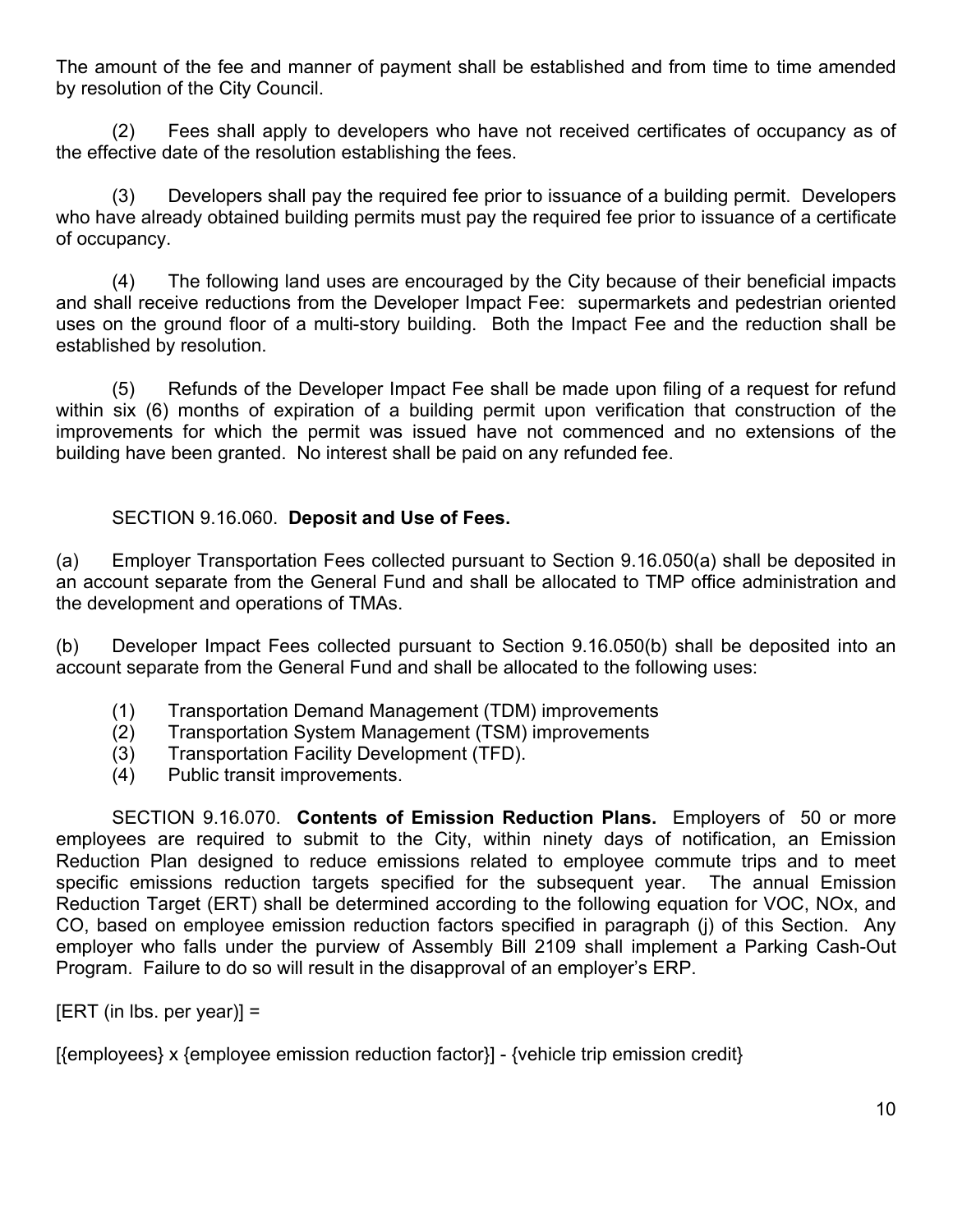Where:

| Employee<br>window                                  | =   | Average daily number of employees reporting to work in the                                   |
|-----------------------------------------------------|-----|----------------------------------------------------------------------------------------------|
| <b>Employee Emission</b><br><b>Reduction Factor</b> | $=$ | Determined by the year of the plan submittal as defined in<br>Paragraph (g) of this Section. |
| <b>Vehicle Trip</b><br><b>Emission Credits</b>      |     | Determined according to paragraph (g) of this Section                                        |

Each employer shall choose one or more of the following options to implement in their Emissions Reduction Plan:

- a. Old Vehicle Scrapping
- b. Remote Sensing
- c. Other Work-Related Trip Reductions
- d. Employee Trip Reduction Plan

(a) Old Vehicle Scrapping: In order to meet their emission reduction target, any employer of fifty or more employees may scrap old vehicles by purchasing Mobil Source Emission Reduction Credits (MSERCs) from an SCAQMD licensed Vehicle Scrapper/Broker, in accordance with SCAQMD Rule 1610.

 (1) All Scrappers/Brokers must be licensed by the SCAQMD and adhere to SCAQMD Rule 1610 requirements.

 (2) An annual plan indicating the amount of credits purchased and the amount of emissions reduced must be submitted to the City's Transportation Management Coordinator each year.

- (3) MSERCs must be transferred to the City MSERC Account no later than 180 days after the approval of the ERP by the City's Transportation Management Coordinator.
- (4) Employers choosing this option must do so for a minimum period of three years.

(b) Remote Sensing: Any employer of fifty or more employees may implement a Remote Sensing Program to earn credit towards their emission reduction target. Emission reductions obtained from the implementation of remote sensing shall be determined according to the following equation:

[emission reductions in lbs per year] =

[{pre-repair emission rate in lbs per mile} -

{post-repair emission rate in lbs per mile}] x [miles traveled]

When:

Pre-Repair = Measured Emission rate prior to work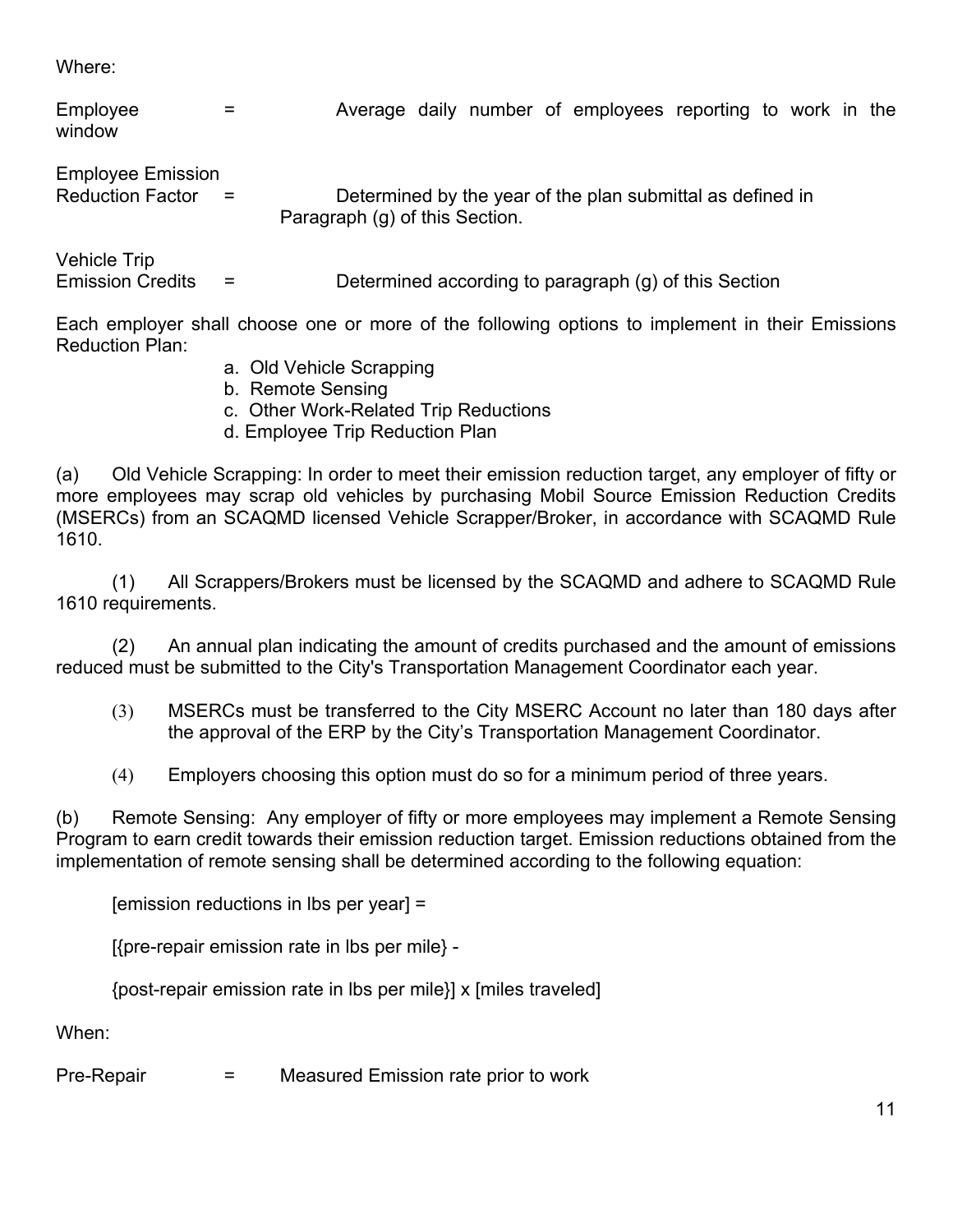Post-Repair  $=$  Measured emission rate immediately following repair work.

Miles Traveled  $=$  Number of miles traveled following repair work until the next regularly scheduled California Inspection and Maintenance Smog Check.

 (1) Vehicles used in the Remote Sensing Program may come from any source (i.e., employee vehicles, fleet vehicles, non-employee vehicles). Employers shall not require employees to repair their vehicles.

 (2) An annual plan must be submitted to the City's Transportation Management Coordinator indicating:

a. The number of vehicles repaired.

b. The measured emission rates of each vehicle before repair.

c. The measured emission rates after repair.

 d. The number of miles traveled for each vehicle following repair work until the next regularly scheduled California Inspection Maintenance Smog Check.

e. Calculations indicating the Emission Reduction Target has been met.

(c) Other Work-Related Trip Reductions: Employers of fifty or more employees may receive Vehicle Trip Reduction Credits (VTEC) towards meeting their Emission Reduction Targets from employee commute reductions that occur outside of the morning and evening peak windows. VTEC obtained from work-related trip reductions shall be determined according to the following equation:

$$
VTEC = [CTR] \times [EF]
$$
  
[CF]

Where:

CTR (Creditable Trip Reductions) = The daily average of one-way trip reductions that are real, surplus, and quantifiable. A round trip is considered to be two one-way trips.

 $CF (Conversion Factor)$  = 2.3 for non-peak trips

EF (Emission Factor)  $=$  Emission Factor in paragraph (g) of this Section.

 (1) Employers must submit an annual report to the City's Transportation Management Coordinator indicating the number of commute-related non-peak trips reduced and the amount of emissions reduced.

(d) Employee Trip Reduction Plan. Employers of 50 or more employees who choose this option shall prepare, implement, and monitor Employee Trip Reduction Plans (ETRP) for transportation demand management, transportation system management, and transportation facility development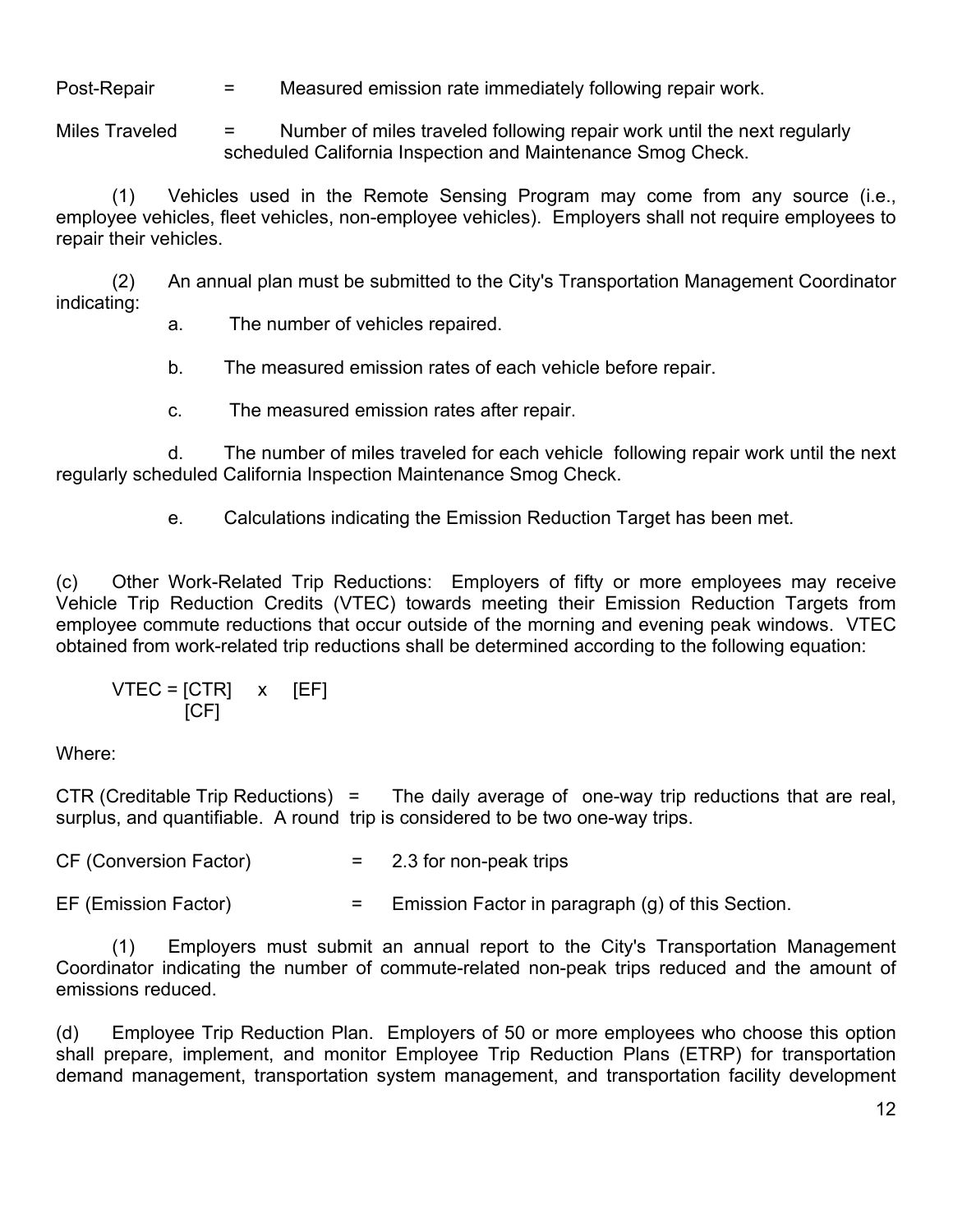which will be reasonably likely to result in the attainment of a 1.50 a.m. and p.m. AVR within three years and

continued achievement and maintenance of the AVR targets thereafter. The ETRP shall be in a form approved by the Transportation Management Coordinator. The ETRP shall undergo an intensive plan review by the City's Transportation Management Coordinator and Transportation Management Specialists.

 (1) The Employee Trip Reduction Plan shall include strategies designed to encourage employees to rideshare during the morning and evening AVR windows.

(2) The Employee Trip Reduction Plan shall consist of a report that:

a. Calculates and documents AVR levels for morning and evening peak periods.

b. Lists plan incentives and a schedule for their implementation.

c. Determines a marketing strategy for the plan year.

 d Determines the use of worksite parking facilities to achieve rideshare and transit objectives (i.e., number of received spaces for carpools, vanpools, etc.).

- e. Lists the bicycle paths and routes within  $\frac{1}{2}$  mile of the worksite.
- f Lists the public transit services within 1/4 mile of the worksite.
- g. Provides a general description of the type of business.
- h. Includes an Emergency Episode Plan and a daily air quality log.

i. Includes a sample of the employee AVR survey, or other mechanism approved by the Transportation Management Coordinator. This survey must not be more than six months old. For employers with 250 or more employees, the survey must conform with SCAQMD requirements. The survey must be taken over five consecutive days during which the majority of employees are scheduled to arrive at or leave the worksite. The days chosen cannot contain a holiday and cannot occur during Rideshare Week or other "event" weeks (i.e., Bicycle Week, Walk to Work Week, Transit Week, etc.). This survey must have a minimum response rate of seventy-five percent of employees who report to or leave work between six a.m. and ten a.m., inclusive, and seventy-five percent of employees who report to or leave work between three p.m. and seven p.m., inclusive. Employers that achieve a 90% or better survey response rate for the a.m. or p.m. window may count the "nosurvey responses" as "other" when calculating their AVR.

 j. Provides the name and proof of certification of the Employee Transportation Coordinator who is responsible for implementation and monitoring of the plan.

 k. Provides the name of the On-Site Coordinator (if different from the ETC) for each site who is responsible for implementation and monitoring of the plan.

I. Identifies the objectives of the plan and provides an explanation of why the plan is likely to achieve the AVR target levels.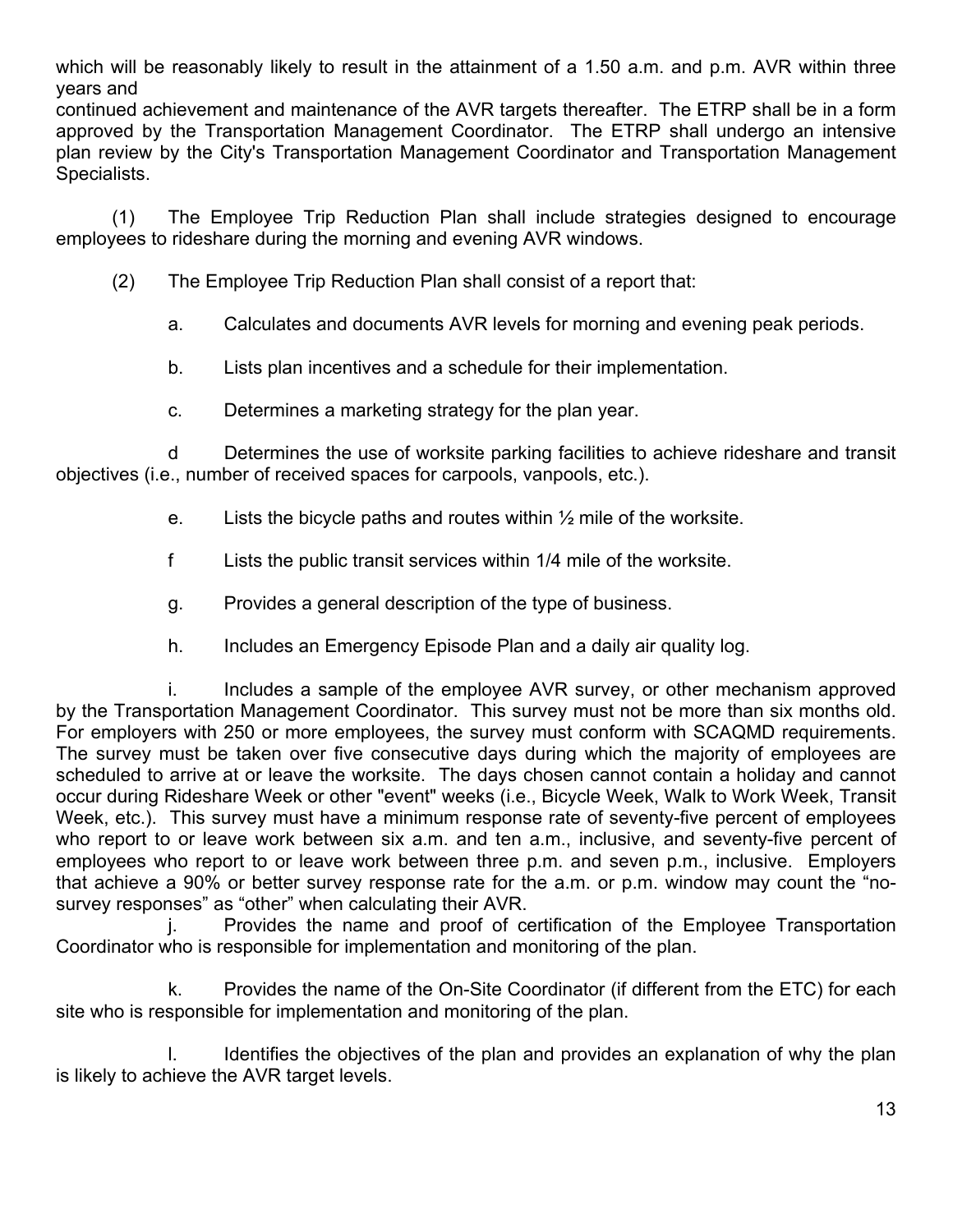m. Includes a Parking Cash-Out Plan if required.

 n. Includes a management commitment cover letter signed by the highest ranking official on site, or the executive responsible for allocating the resources necessary to implement the plan, which includes a description of efforts taken to involve employees in the development of commute alternative strategies, a statement that employees have been notified of plan provisions at least thirty days before plan submission date, and that all data is accurate to the best of the employer's knowledge.

 (3) The Employee Trip Reduction Plan shall be updated every 12 months, with an annual report submitted on the anniversary date of the initial plan approval date. Annual Employee Trip Reduction Plan shall include the following:

a. AVR calculations and documentation for the plan year.

 b. Lists plan incentives, changes to plan incentives, and a schedule for their implementation.

c. Determines a marketing strategy, indicating changes from the previous plan year.

 d. Determines the use of worksite parking facilities to achieve rideshare and transit objectives (i.e., number of spaces for carpools and vanpools, etc.).

e. Lists the bicycle paths and routes within  $\frac{1}{2}$  mile of the worksite.

f. Lists public transit services within 1/4 mile of the worksite.

g. Provides a description of the general type of business.

 h. Includes a sample of the employee survey for the plan year as described in paragraph (2) of this Section.

 i. Provides the name and proof of certification of the Employee Transportation Coordinator who is responsible for the preparation, implementation and monitoring of the plan.

 j. Provides the name of the On-Site Coordinator (if different from the ETC) for each site who is responsible for implementation and monitoring of the plan.

 k. Identifies the objectives of the plan and provides an explanation of why the plan is likely to achieve the AVR target levels.

 l. Includes a management commitment letter as defined in paragraph (2) of this Section.

 m. Includes update and revisions to the Employee Trip Reduction Plan as the City's Transportation Management Coordinator deems appropriate, if the annual report indicates that the goals of the previously approved Employee Trip Reduction Plan have not been met.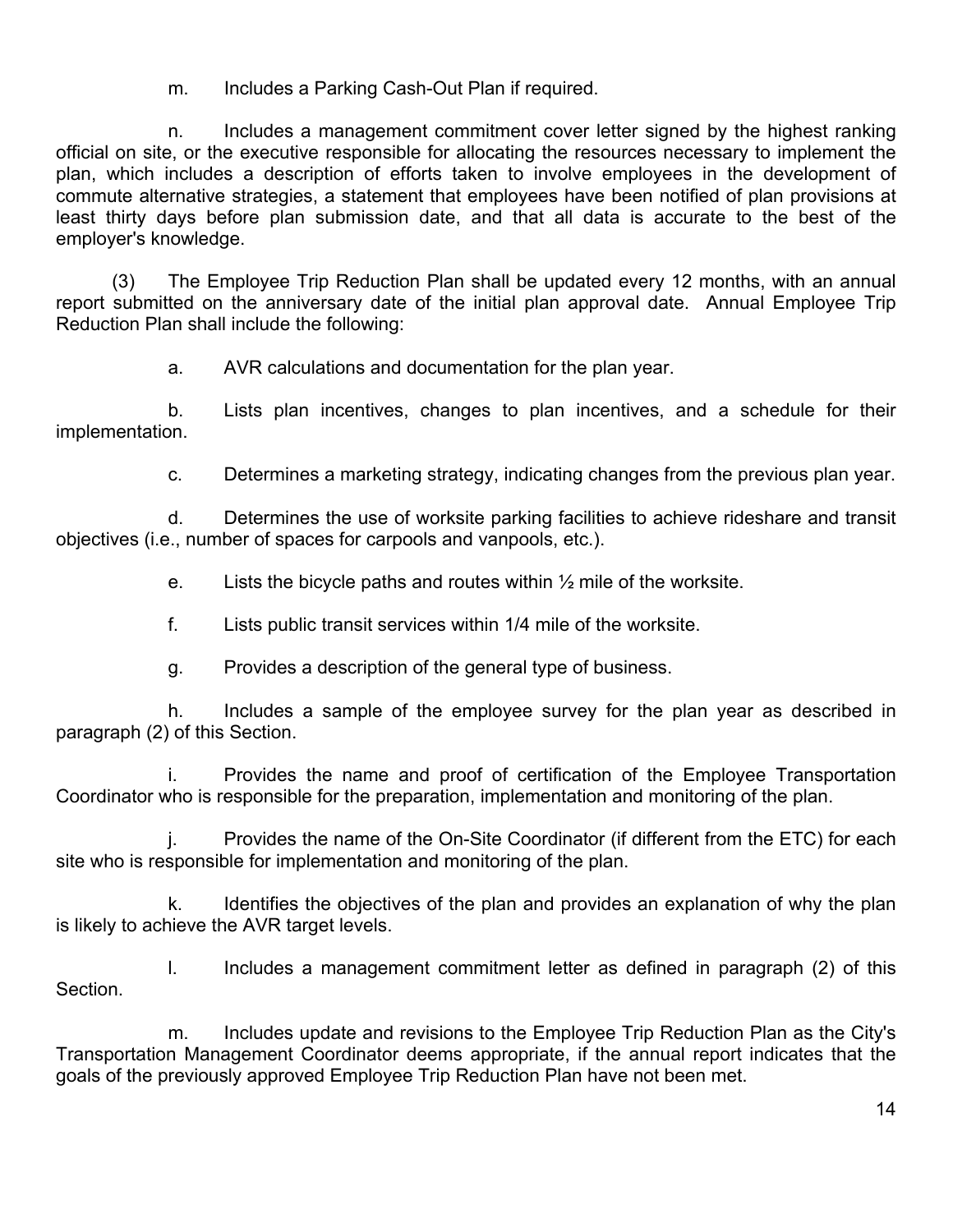(4) The procedure for calculating AVR at a worksite shall be as follows:

 a. The AVR calculation shall be based on date obtained form an employee survey as defined in paragraph (2) of this Section.

 b. AVR shall be calculated by dividing the number of employees who report to or leave the worksite by the number of vehicles arriving at or leaving the worksite during the peak periods. All employees who report to or leave the worksite that are not accounted for by the employee survey shall be calculated as one employee per vehicle arriving at or leaving the worksite. Employees walking, bicycling, telecommuting, using public transit, arriving at the worksite in a zeroemission vehicle, or on their day off under a recognized compressed work week schedule shall be counted as employees arriving at or leaving the worksite without vehicles. Motorcycles shall be counted as vehicles.

 c. A child or student may be calculates in the AVR as an additional passenger in the carpool/vanpool if the child or student travels in the car/van to a worksite or school/childcare facility for the majority (at least 51%) of the total commute.

 d. If two or more employees from different employers commutes in the same vehicle, each employer must account for a proportional share of the vehicle consistent with the number of employees that employer has in the vehicle.

 e. Any employee dropped off at a worksite shall count as arriving in a carpool only if the driver of the carpool is continuing on to his/her worksite.

 f. Any employee telecommuting at home, off-site, or at a telecommuting center for a full work day, eliminating the trip to work or reducing the total travel distance by at least 51% shall be calculated as if the employee arrived at the worksite in no vehicle.

 g. Zero Emission Vehicles (electric vehicles) shall be calculated as zero vehicles arriving at the worksite.

 (5) Employers must keep detailed records of the documents which verify the Average Vehicle Ridership calculation for a period of two years from plan approval date. Records which verify strategies in the Employee Trip Reduction Plan have been marketed and implemented shall be kept for a period of at least two years from plan approval date. Approved Employee Trip Reduction Plans must be kept at the worksite for a period of at least three years from plan approval date. For employers who implement their plans using a centralized rideshare service center, records and documents may be kept at a centralized location. Failure to maintain records, or falsification of records will be deemed a violation of this Chapter.

(e) **Minimum Requirements.** Employers implementing options (a), (b) or (c),as defined in this section must meet the following minimum plan requirements: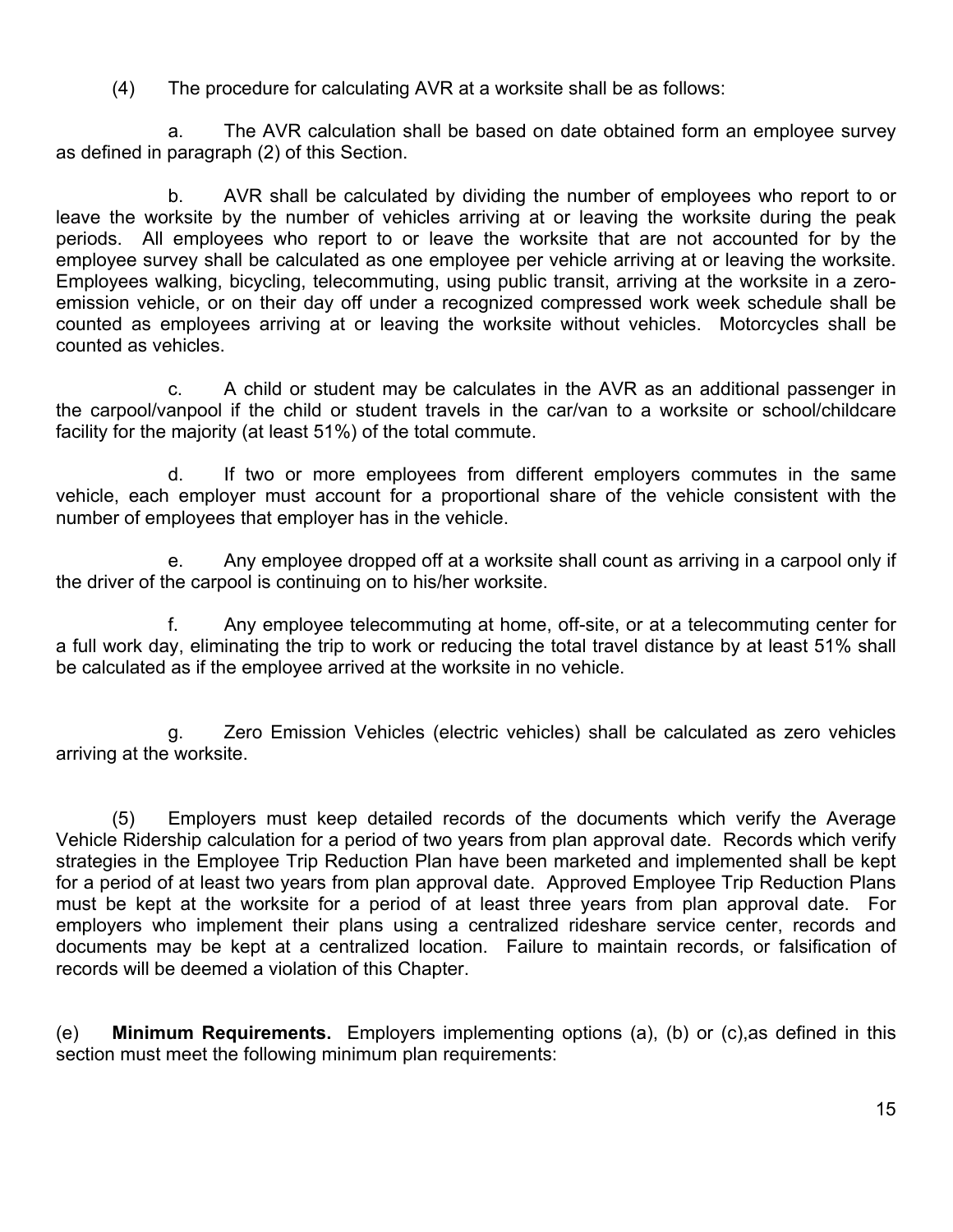- (1) Conduct an AVR survey in accordance with the requirements of Section 9.16.070 (g) in order to receive Commute Trip Reduction Credits (CTRCs) for employees who rideshare to and from the worksite.
	- a. Failure to survey employees shall result in a default AVR of 1.0.
	- b. Employers must choose either the a.m. window (6:00 a.m. to 10:00 a.m.) or the p.m. window (3:00 p.m. to 7:00 p.m.) In which the majority of employee trips occur for the survey.
- (2) Marketing Plan. Employers shall include a marketing plan to educate employers about alternative commute options by making information available to employees.
	- b. Information shall be posted at the worksite, or distributed to each employee at the worksite.
- (3) Information shall be updated annually.

(f) Extensions. In the event that an employer reasonably needs more time to submit an Emission Reduction Plan, a written request for extension may be filed with the City's Transportation Management Coordinator. All requests must be received by the City TMP Office no later than fifteen calendar days prior to plan due date. Such requests must be made in writing and shall state why such extension is requested, what progress has been made toward developing the ERP, and for what length of time the extension is sought. The City's Transportation Management Coordinator shall notify the employer in writing whether or not the extension has been granted within fifteen calendar days of receipt of a written request for extension.

- (1) An employer may request an extension up to sixty days for the initial submittal of a plan.
	- (2) An employer may request an extension of up to thirty days to complete a revised plan.

 (3) An employer may, upon receipt of a written objection to the terms of the proposed plan by an employee, employee representative or employee organization, request a single extension for thirty calendar days. A copy of the written objection must be attached to the request. Only one such request shall be granted by the City; no subsequent extension may be granted for this purpose.

 (4) The City's Transportation Management Coordinator, at his or her discretion, may grant extensions beyond sixty days in the event of an extreme emergency. Each employer's request shall be reviewed on an individual basis.

(g) **Plan Revisions.** An approved Emission Reduction Plan may be revised between plan submittal dates by submitting a plan revision in writing to the City's Transportation Management Coordinator. Any changes to an approved plan which is in effect must be submitted in writing to the Transportation Management Coordinator. The revision shall not be effective until approved by the Transportation Management Coordinator in writing.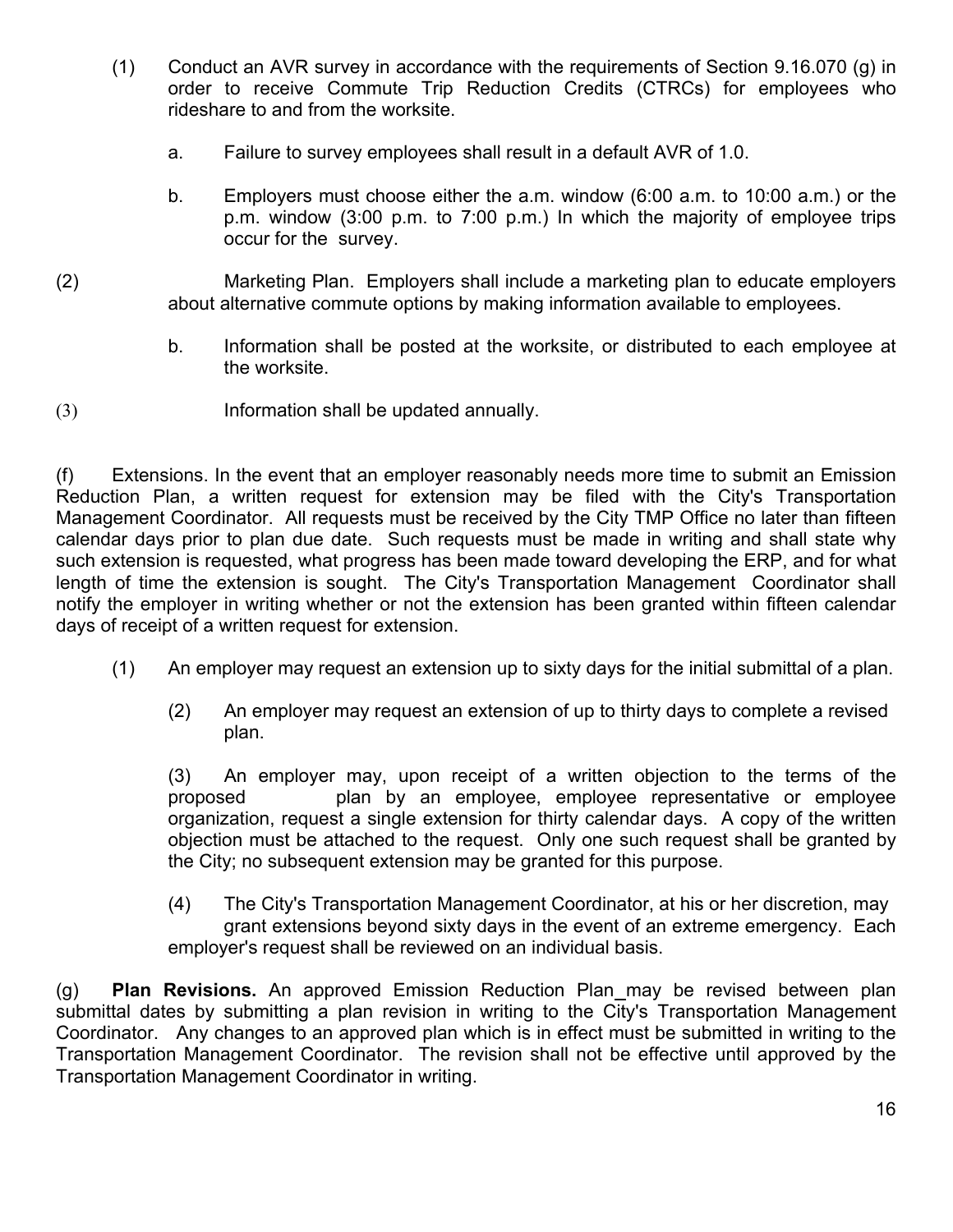(1) If the Transportation Management Coordinator determines that the ERP marketing strategy is not being carried out to the fullest extent, the Transportation Management Coordinator may require the employer to submit quarterly marketing reports that include examples of the marketing strategies implemented for each quarter.

 (2) If it is necessary for an employer to amend an ERP before the plan can be approved, the employer shall have fifteen days from the date of notice in which to submit amendments to the Transportation Management Coordinator. Employers failing to submit the amendments shall have their ERP disapproved.

 (3) The Transportation Management Coordinator shall not approve any plan or plan revisions if the employer, an employee, an employee representative or organization requests, in writing, within ten calendar days of plan submittal, that the Transportation Management Coordinator delay such action for a period of time not to exceed the 90th calendar day after plan submittal. If the request is made by a party other than the employer, the party must concurrently submit written comments to the City's Transportation Management Coordinator and the employer setting forth the objection(s). Upon receiving such a request, the Transportation Management Coordinator shall maintain neutrality with respect to any negotiations regarding the ERP. Nothing in this paragraph shall be construed to affect the requirement to implement an approved ERP and comply with applicable deadlines.

 (4) An Emission Reduction Plan shall be disapproved if any employee(s), employee representative, or employee organization submits information demonstrating that:

a. The plan includes strategies, such as parking charges; and

 b. Such strategies would create a widespread substantial disproportionate impact on minorities, women, low-income or disabled employees. A plan shall not be disapproved pursuant to this subdivision if it includes provisions as are necessary to ensure reasonable opportunity for employees to commute by means other than a single-occupant vehicle and thereby avoid the disproportionate impact described above. The City's Transportation Management Coordinator shall provide the employer an opportunity to review and respond in writing to information submitted by an employee, employee representative or employee organization pursuant to this subdivision. The burden of proof that a plan should be disapproved pursuant to this subdivision rests with the employee, employee representative or employee organization submitting the information.

 (5) If a final determination that an element of an approved ERP violates any provision of law issued by any agency or court with jurisdiction to make such determinations, then the employer shall, within forty-five calendar days, submit a proposed plan revision to the City's Transportation Management Coordinator which shall be designed to achieve an AVR equivalent to the previously approved plan.

(h) **Employee Transportation Coordinators:** Employers of fifty or more employees shall designate a certified Employee Transportation Coordinator (ETC) or an ETC and an On-Site Coordinator for each worksite included in the Emission Reduction Plan.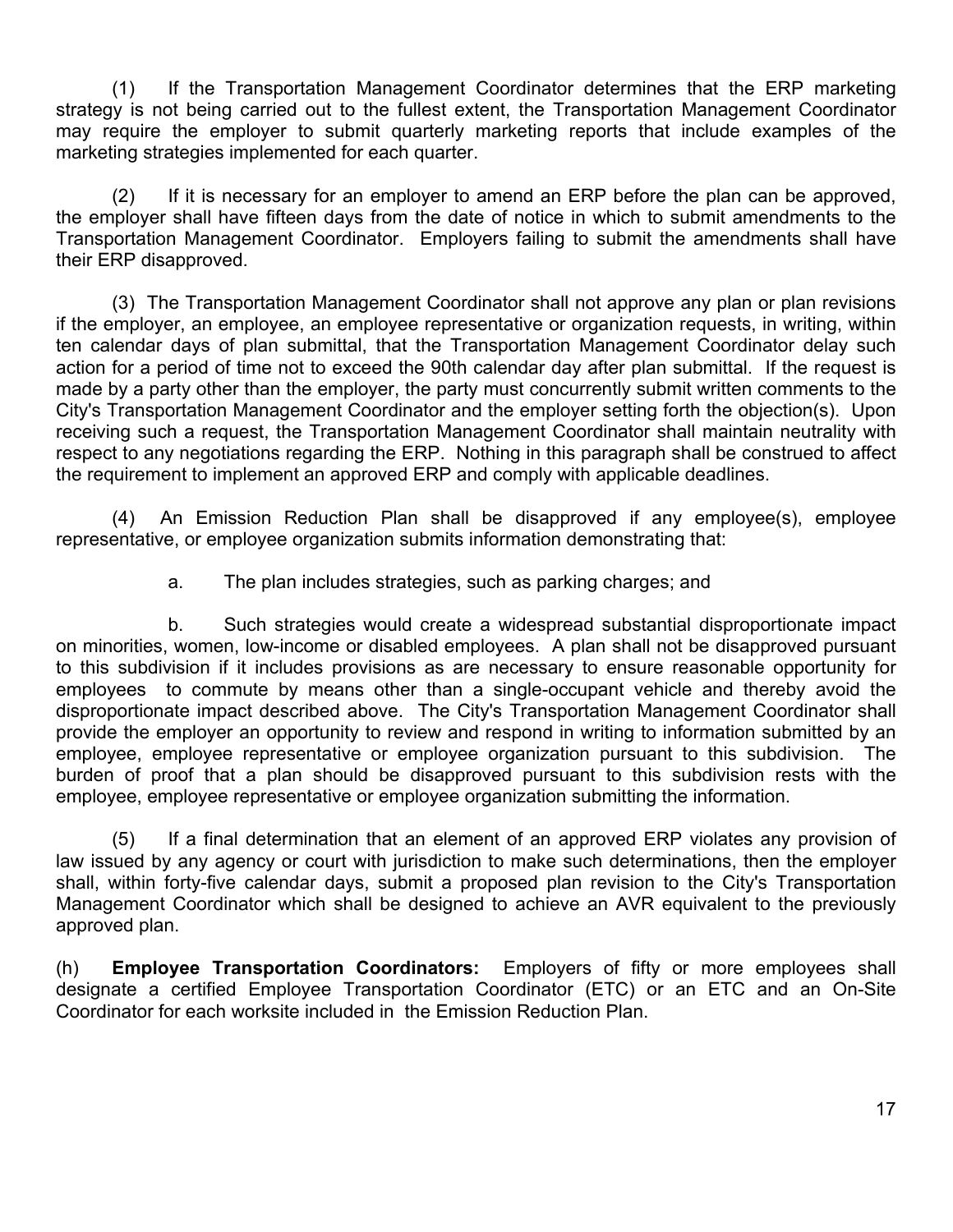(1) An employer may elect to use a Consultant ETC or a TMO/TMA in lieu of an ETC provided the Consultant ETC or the TMO/TMA staff has received certified training and the site maintains an On-site Coordinator.

 (2) If the absence of a certified ETC, Consultant ETC, or On-Site Coordinator exceeds eight consecutive weeks, a substitute ETC or On-Site Coordinator at the same level must be designated and trained. Notice of such a change must be submitted to the City's Transportation Management Coordinator with proof of training no later than 12 weeks after the beginning of the absence.

(3) ETCs are not required to attend yearly update training.

 (4) On-Site Coordinators are not required to be certified provided the ETC or Consultant ETC is certified and writes and administers the Emission Reduction Plan.

(i) **Emission Reduction Factors:** The following emission factors shall be used in calculations pursuant to this rule.

 (1) Employee Emission Reduction Factors. The following employee emission reduction factors (pounds per year per employee)shall be used in determining the Emission Reduction Target for the current plan year:

| <b>Emission Year</b> | <b>VOC</b> | <b>NO<sub>x</sub></b> | CO    |       |
|----------------------|------------|-----------------------|-------|-------|
|                      |            |                       | 2000  | 4.40  |
|                      |            |                       | 3.80  | 35.19 |
| 2001                 | 4.10       | 3.39                  | 32.83 |       |
| 2002                 | 3.79       | 3.08                  | 30.37 |       |
| 2003                 | 3.38       | 3.08                  | 28.01 |       |

 (2) The following default emission factors (pounds per year per daily commute vehicle) may be used in determining vehicle trip emission credits:

| <b>VOC</b> | <b>NO<sub>x</sub></b> | CO  |
|------------|-----------------------|-----|
| 13         | 11                    | 103 |
| 12         | 10                    | 96  |
| 11         | 9                     | 89  |
| 10         | 9                     | 82  |
|            |                       |     |

SECTION 9.16.080. **Requirements For Employers of 10-49 Employees.**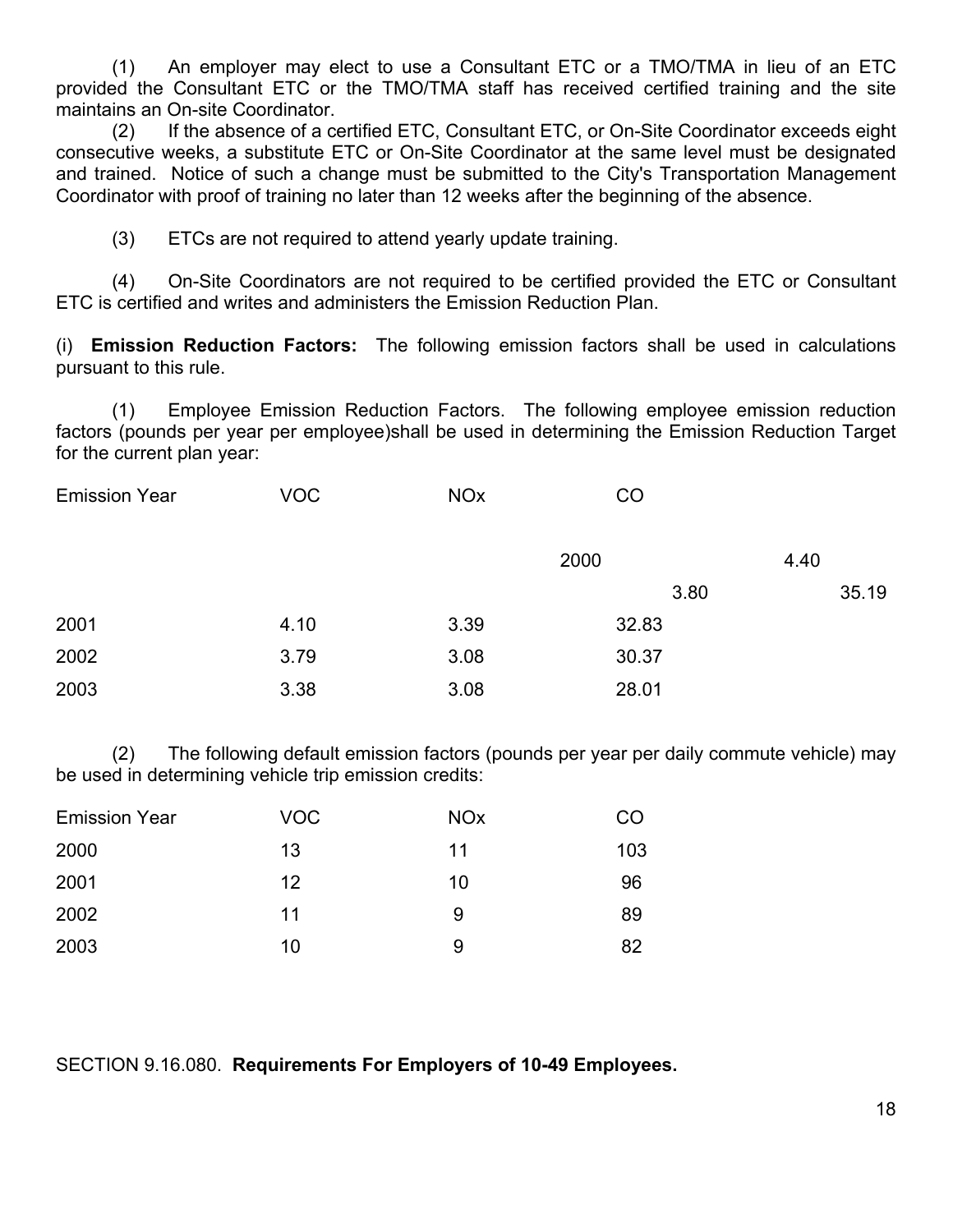(a) All employers of 10 to 49 employees shall be required to attend a City-sponsored training seminar upon notification and submit a Worksite Plan (WTP) to the City in accordance with the procedures set forth in this Section. This plan shall include at a minimum:

(1) Worksite location.

(2) The name and title of the highest ranking official at the site.

 (3) The name and phone number of the designated On-Site Contact who has attended a City-sponsored training program and is responsible for the implementation of the WTP.

 (4) The number of employees at the site, and proof of employee population (i.e., payroll records, unemployment insurance records, or any records approved by the Transportation Management Coordinator).

(5) Description of the type of business.

- (6) Description of any on-site amenities
- (7) Location of the kiosk or bulletin board and a description of the information displayed.
- (8) Lists the public transit services within 1/4 mile of the worksite.
- (9) Lists the bicycle paths and routes within ½ mile of the worksite**.**

 (10) Includes a management commitment letter signed by the highest ranking official at the site.

(b) Employers of 10-49 employees shall make, at a minimum, the following information available to each employee:

 (1) Carpooling/vanpooling information, including information about the services provided by the regional ridesharing agency and their phone number.

(2) Transit schedules and token/pass purchase information.

(3) Information on air pollution and options to driving to work alone.

 (4) Bicycle route and facility information, including regional/local bicycle maps, locations of nearest bicycle racks, or locker storage facilities, and bicycle safety information.

(5) Information on walking to work, pedestrian safety and walking shoe information.

(6) Make information available to new employees upon date of hire

(c) Employers of 10 to 49 employees shall submit a Worksite Plan within sixty days of notification by the City.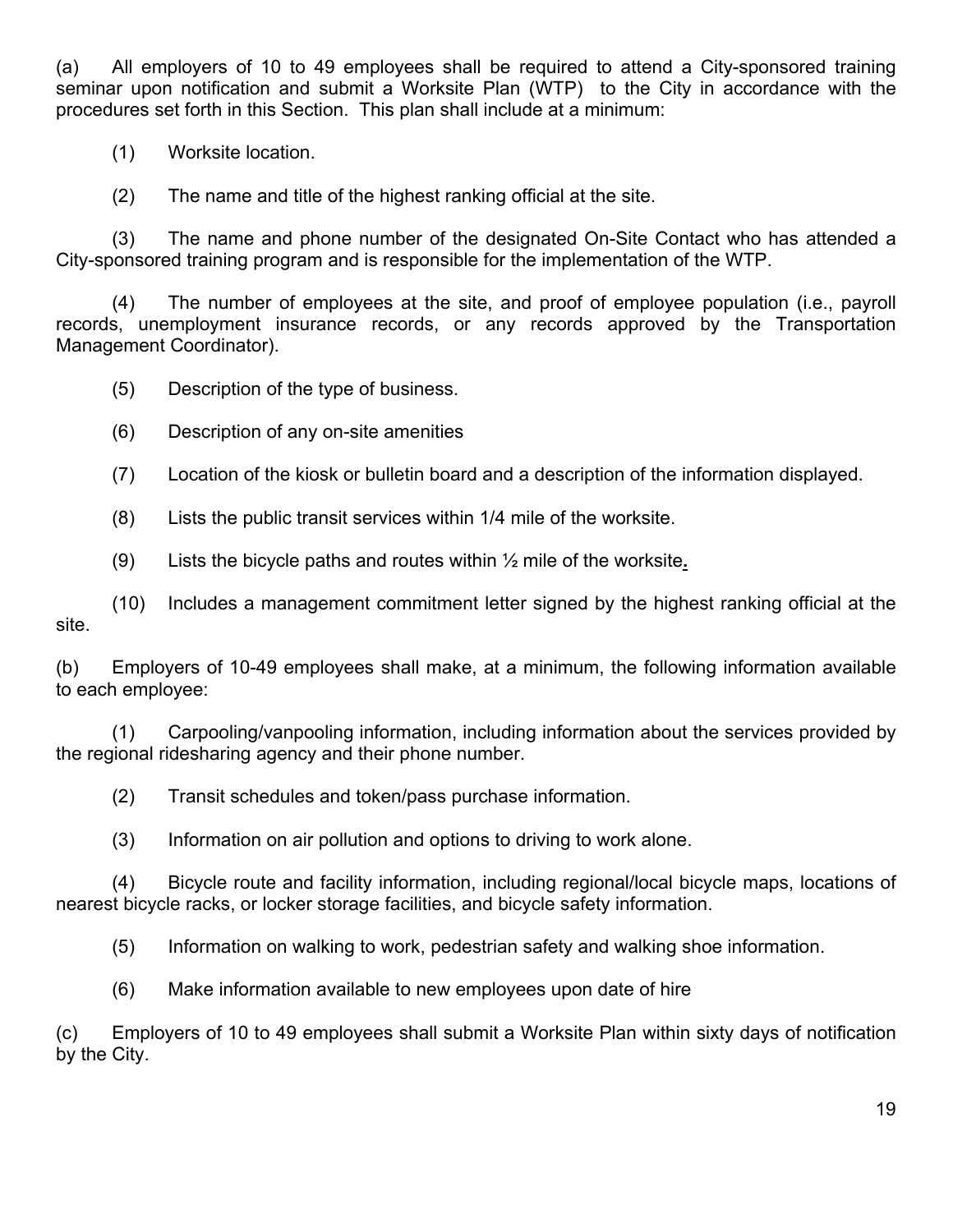(d) Employers of 10 to 49 employees shall submit yearly updated Worksite Plans in accordance with this section. Employers who fail to submit an initial plan, revised plan, or updated plan when required, shall be in violation of this Chapter.

(e) After an employer submits the Worksite Plan, the City's Transportation Management Coordinator must either approve or disapprove the plan within sixty days.

(1) Notice of approval or disapproval shall be given by mail. If the Worksite Plan is disapproved, the reasons shall be given in writing to the employer.

 (2) Any plan disapproved by the City's Transportation Management Coordinator must be revised by the employer and resubmitted to the City's Transportation Management Coordinator within thirty calendar days of notice of disapproval or the employer shall be deemed to be in violation of Chapter 9.16 of the Municipal Code. The City has sixty calendar days to review the resubmitted plan.

 (3) Upon receipt of the second disapproval notice, and until such time as a revised plan is submitted to the City's Transportation Management Coordinator, the employer is in violation of Chapter 9.16 of the Municipal Code.

#### SECTION 9.16.090. **Procedures for Submission of Emission Reduction Plans and Worksite Transportation Plans.**

(a) All employers with fifty or more employees, located within the City of Santa Monica, and subject to this Chapter shall submit to the City, within 90 days of receipt of notice to implement, an emission reduction plan designed to reduce emissions related to employee commutes and to meet a worksite specific emission reduction target (ERT) specified pounds of emissions per employee for the subsequent year. This emission reduction program shall be in the form of an Emission Reduction Plan.

(b) Employers of fifty or more employees shall identify measures in their Emission Reduction Plan that will result in attainment of their emission reduction targets through one or all of the Emission Reduction Options specified in Section 9.16.070 within ninety days of notification by the City.

(c) Employers of 10-49 employees are required to submit Worksite Plans as defined in Section 9.16.080 within sixty days of notification by the City.

(d) Multi-site employers of 250 or more employees, with one or more sites located outside of the City of Santa Monica but within the South Coast Air Basin, have the option of filing a Rule 2202 plan with the SCAQMD, or filing an Emission Reduction Plan with the City of Santa Monica. Employers choosing to file a rule 2202 plan with the SCAQMD will be required to notify the City's Transportation Management Coordinator in writing no later than fifteen days prior to the plan due date.

(e) Upon the City Transportation Management Coordinator's approval of a written request, an employer may submit a single ERP or WTP encompassing all worksites subject to the requirements of this Chapter if the worksites are owned or leased by the same employer and located wholly within the City of Santa Monica.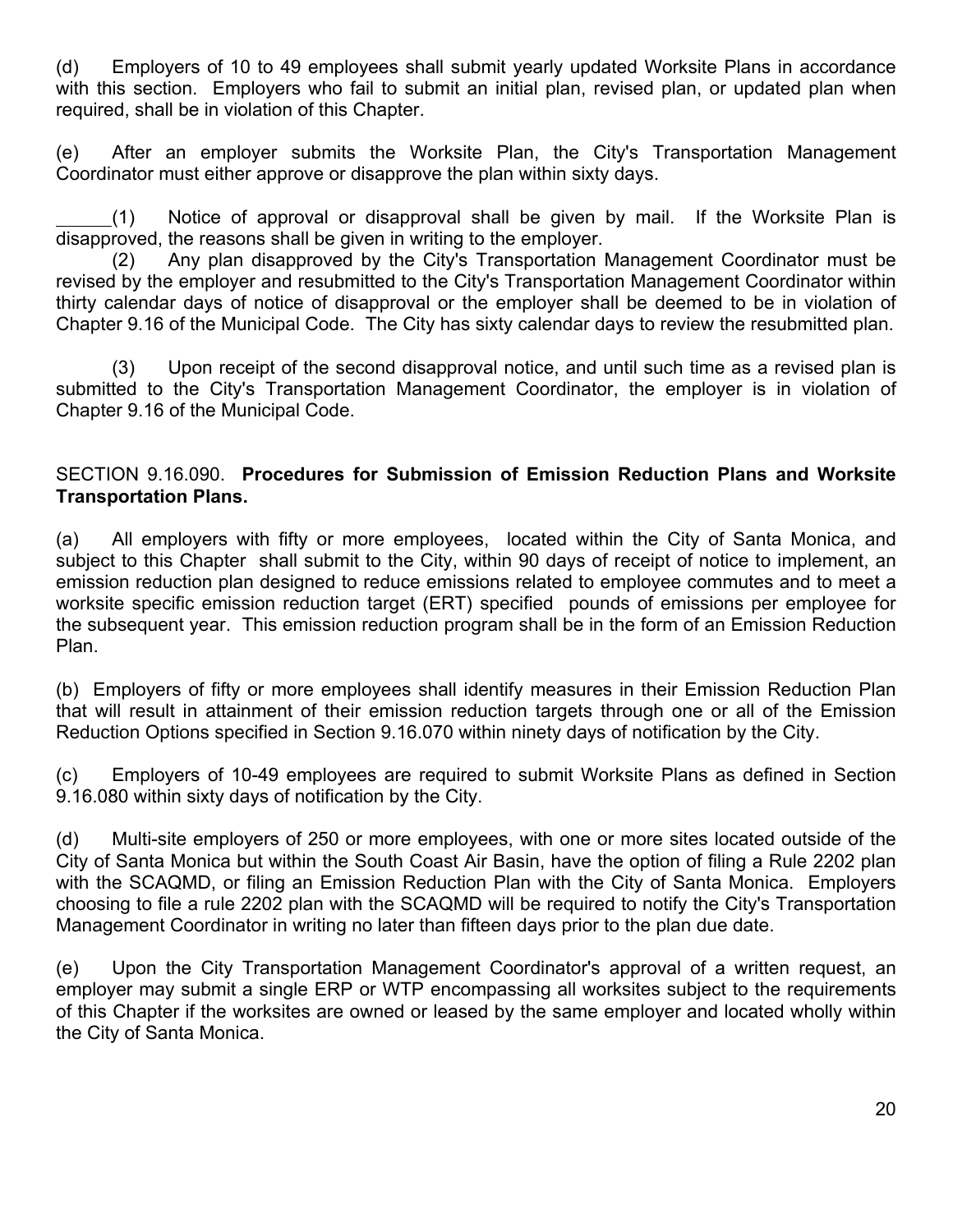(f) All employer Emission Reduction Plans and Worksite Transportation Plans shall be consistent with any plans previously submitted by the developer of the property at which the worksite is located.

(g) If an employer's (ERP) or WTP due date falls on a day City Hall is normally closed (i.e., weekend, holiday, 9/80 Friday off), the employer may submit the ERP or WTP on the first business day after the plan due date.

(h) If an ERP or WTP is mailed to the City, the plan must be postmarked before the plan due date. If the plan is postmarked on or after the plan due date, the plan shall be considered late and the employer shall be considered to be in violation of this Chapter.

(i) After an employer submits a plan, the City's Transportation Management Coordinator must either approve or disapprove the plan within ninety days for an ERP and within sixty days for a WTP.

 (1) Notice of approval or disapproval shall be given by mail. If the plan is disapproved, the reasons for disapproval shall be given in writing to the employer.

 (2) Once the plan is approved, the employer will have sixty days from the date of approval to implement all aspects of the plan.

 (3) Any plan disapproved by the City's Transportation Management Coordinator must be revised by the employer and resubmitted to the City's Transportation Management Coordinator within thirty calendar days of notice of disapproval or the employer shall be deemed in violation of Chapter 9.16 of the Municipal Code. The City has ninety calendar days to review the resubmitted plan.

 (4) Upon receipt of the second disapproval notice, and until such time as a revised plan is submitted to the City's Transportation Management Coordinator, the employer is in violation of Chapter 9.16 of the Municipal Code.

(j) An approved ERP or WTP may be revised between plan submittal dates by submitting a plan revision in writing to the City's Transportation Management Coordinator. The revision shall not be effective until approved by the Transportation Management Coordinator.

(k) Any employer who establishes a new worksite in the City of Santa Monica, or whose employee population increases to more than 10, will be required to submit a plan to the City of Santa Monica. Employers are required to contact the City's Transportation Management Coordinator within sixty days of establishing a new worksite, or increasing employee population. The notice shall be written, and include the employer's name, the business and mailing address, the number of employees reporting to the worksite and the name of the highest ranking official at the worksite. Upon receipt of the notice, the City shall mail a notification letter to the employer and ninety calendar days thereafter the employer shall submit a plan and shall be subject to all provisions of Chapter 9.16 of the Municipal Code.

(l) Employers who relocate to another worksite located within the City of Santa Monica shall notify the City of the relocation within thirty days. The City shall notify the employer to submit an updated version of the Employee Profile and Worksite Analysis of the ERP or WTP.

(m) Any employer who has submitted a plan pursuant to Chapter 9.16 of the Municipal Code and whose employee population falls to fewer than 10 employees for a six month period, calculated as a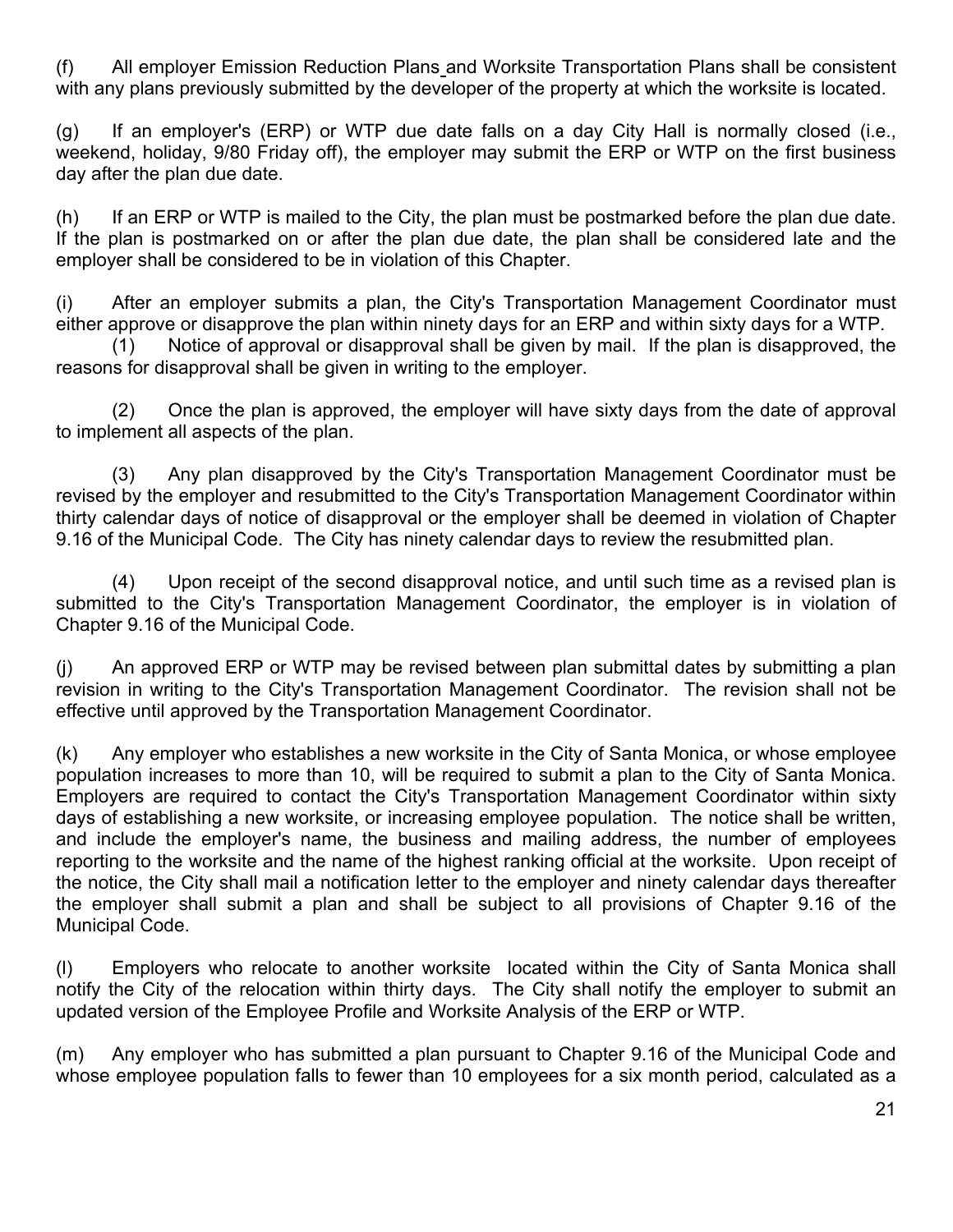monthly average, may submit a written request to the City's Transportation Management Coordinator to be exempt from Chapter 9.16 of the Municipal Code. The employer must submit documentation which demonstrates an employee population of less than 10 employees. Such demonstration could be made by payroll records or other appropriate documentation.

(n) No employer of 250 or more employees shall be responsible for complying with this Chapter until such time as the City and the SCAQMD execute an agreement which provides an exception to those employers from the requirements of filing a Rule 2202 plan with the SCAQMD. If at any time the City fails to meet its obligation under the executed agreement, employers of 250 or more employees in the City shall be released from this Chapter and shall be subject to compliance with the SCAQMD Rule 2202 requirements.

## SECTION 9.16.100. **Transportation Management Associations (TMA's).**

(a) Transportation Management Associations are groups formed so that employers, employees, developers, and building owners can collectively address community and worksite transportationrelated problems. Transportation Management Associations may be formed to implement TDM, TSM and/or TFD strategies in employment clusters or at multi-tenant worksites. The primary function of a TMA is to pool resources to implement solutions to commuter-related congestion problems in conjunction with the City Transportation Coordinators.

(b) The City will certify TMAs that submit a first year work plan that outlines the following:

 (1) A mission statement which describes the reasons for the association's existence and the overriding goals of the TMA.

 (2) Goals and objectives for the first year that target achievement of the mission statement. Specific activities and tasks shall be listed to show how the members will be served by the TMA and how the TMA will help meet the area and regional transportation and air quality goals.

 (3) A plan for a baseline survey of commuters and employers in the area to establish existing commuter characteristics and attitudes of commuters toward traffic and the use of commute alternatives. The employer survey shall obtain a descriptive profile of existing programs and employer attitudes toward developing new programs.

 (4) The services to be provided by the TMA to its members, including the commute alternatives to be provided and promoted, the advocacy and marketing activities planned, and the role of the TMA staff in providing the services.

 (5) A marketing plan that creates an identity for the TMA and describes how the TMA's planned services will be marketed to member employers and their employees.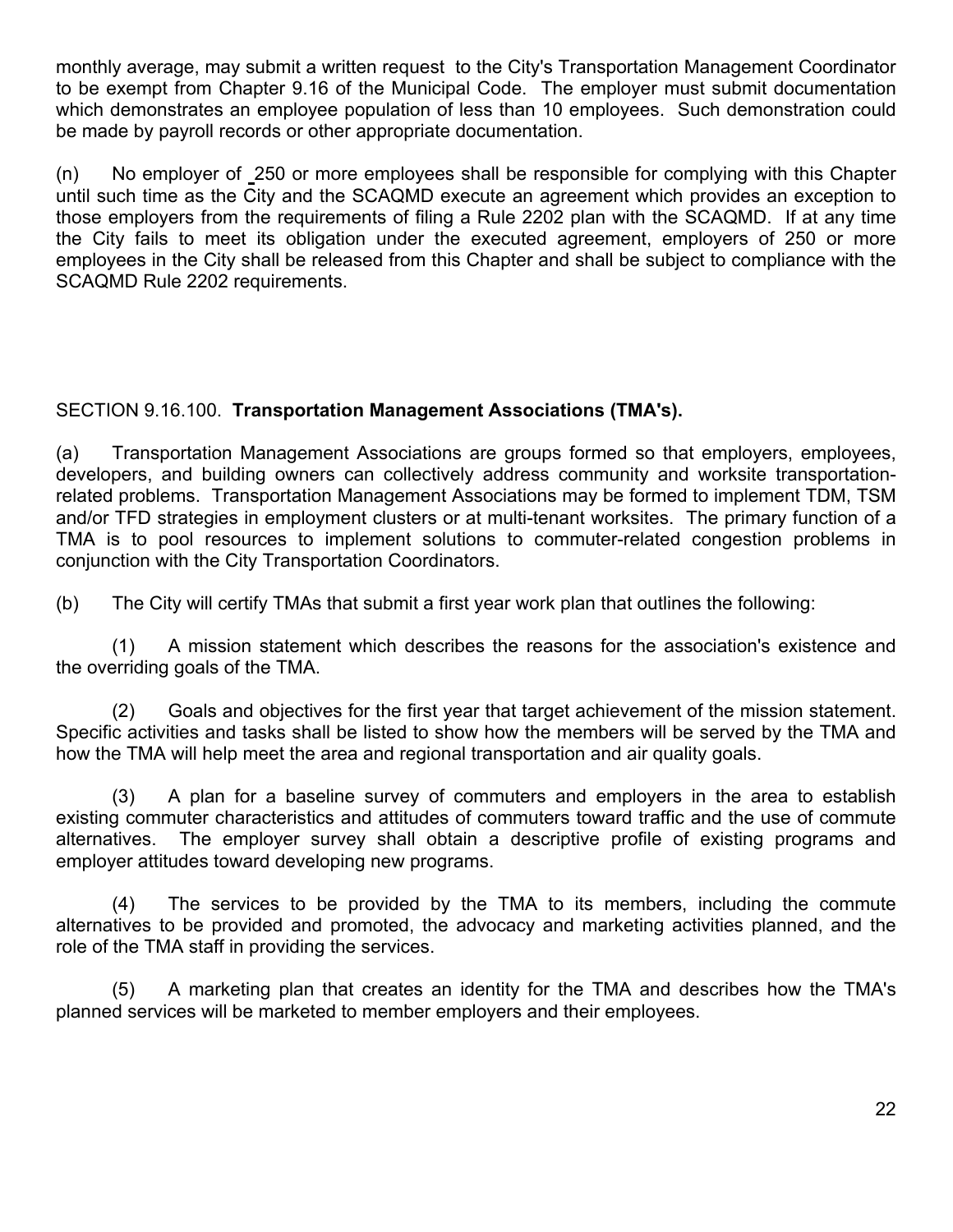(6) A monitoring and evaluation plan which will be used to measure progress against goals and objectives, including results of the TMA's activities with each member. This plan will be used to provide annual reporting information to the City.

 (7) A budget that details how the work of the TMA will be accomplished, including details of public and private financing and expenditures.

(c) The TMA must provide an annual report to the City to become re-certified yearly. The annual report shall include the same elements as the first year plan with the following exceptions:

 (1) The mission statement shall be restated based on changes in the goals and objectives of the TMA, if any.

 (2) The goals and objectives shall be updated to reflect progress and changes in the TMA services.

 (3) The baseline survey need not be repeated, however, the annual report shall include follow-up monitoring and evaluation activities related to the baseline survey.

(4) The evaluation and results shall be discussed and used to describe the next year's planned activities.

## SECTION 9.16.110. **Developer Emission Reduction Plans.**

Developers of non-residential projects which will result in ten (10) or more peak period trips once the development is completed shall submit an Emission Reduction Plan to the City for implementation of selected measures from Section 9.16.070 and required measures, as applicable, from Section 9.16.120, at their development site in accordance with the procedures set forth in Section 9.16.120.

### SECTION 9.16.120. **Procedures for Submission of Developer Plans.**

(a) Developers of non-residential projects that will generate 10 or more p.m. peak period trips who apply for building permits for new or expanded development projects in the City shall be required to submit an Emission Reduction Plan meeting the requirements of this Chapter at the time of application for the project's first planning approval. The City's Transportation Management Coordinator shall approve or disapprove the plan within thirty (30) days of project approval by the Planning Division or the City Council, when a Planning Division approval is appealed. Notice of approval or disapproval shall be given by registered or certified mail. If the plan is disapproved, the reasons for disapproval shall be given in writing to the developer. Any plan disapproved by the City's Transportation Management Coordinator must be revised by the developer and resubmitted to the City's Transportation Management Coordinator within 30 days of the notice of disapproval.

(b) Developer Emission Reduction Plans shall include those items listed in Section 9.16.070(e) which relate to facility improvements that the developers may implement, plus any improvements as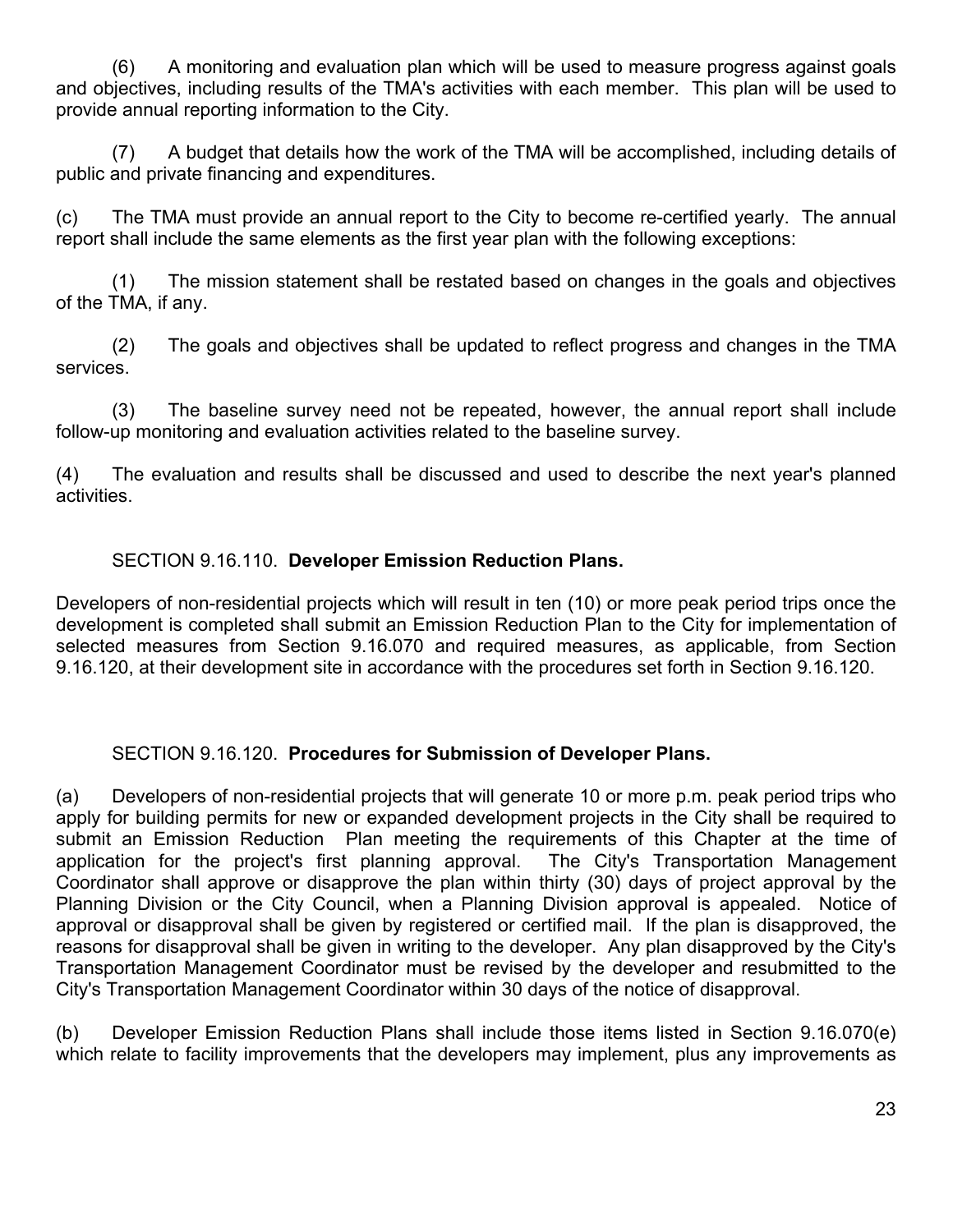required in paragraph (c) below. Examples of developer plan elements include preferential parking areas, bicycle storage lockers, showers and lockers, and transit bays.

(c) In addition to optional or otherwise required facility improvements, the following shall be required:

 (1) Non-residential development of 25,000 square feet or more shall provide, to the satisfaction of the City, a bulletin board, display case, or kiosk, displaying transportation information located where the greatest number of employees are likely to see it. Information shall include, but is not limited to, the following:

a. Current maps, routes and schedules for public transit routes serving the site.

 b. Telephone numbers for referrals on transportation information including numbers for the regional ridesharing agency and local transit operators.

c. Ridesharing promotional material supplied by commuter-oriented organizations.

 d. Bicycle route and facility information, including regional/local bicycle maps and bicycle safety information.

 e. A list of facilities available for carpoolers, vanpoolers, bicyclists, transit riders, and pedestrians at the site.

 (2) Non-residential development of 100,000 square feet or more shall comply with the requirements in Section 9.16.120(c)(1) above, and shall provide all of the following measures to the satisfaction of the City:

 a. A safe and convenient zone in which vanpool and carpool vehicles may deliver or board their passengers.

 b. Sidewalks or other designated pathways following direct and safe routes from the external pedestrian circulation system to each building in the development.

 c. If determined necessary by the City to mitigate the project impact, bus stop improvements must be provided. The City will consult with the local bus service providers in determining appropriate improvements. When locating bus stops and/or planning building entrances, entrances must be designed to provide safe and efficient access to nearby transit stations/stops.

(d) An approved emission reduction plan shall be required prior to issuance of a building permit.

(e) Developers shall not be required to update approved Emission Reduction Plans. However, compliance with such plans shall be accomplished by the requirement set forth in Section 9.16.080 that employer worksite plans be consistent with developer plans for the worksite, unless the Transportation Management Coordinator approves alternative plan components.

(f) A developer may amend an Emission Reduction Plan subsequent to approval of such plan by submitting a plan revision. A subsequent owner may amend a plan in the same manner. The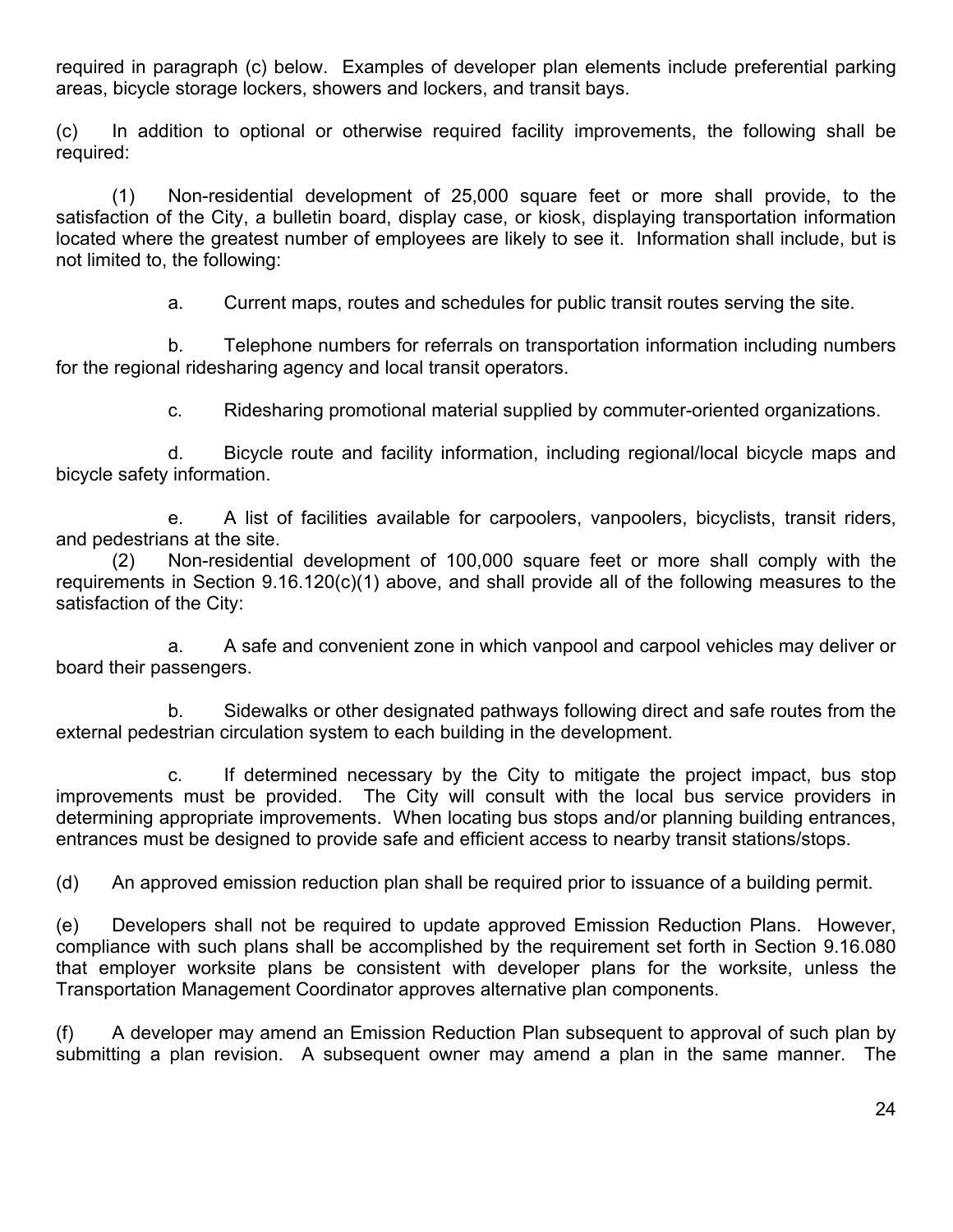amended plan shall not be effective until approved by the City's Transportation Management Coordinator.

#### SECTION 9.16.130. **Enforcement.**

(a) Audits.

(1) City Audits. The City shall perform follow-up audits on a selective basis. Employers shall receive at least ten days notice of such an audit. An audit may include, but shall not be limited to, an on-site inspection and demonstration that an employer is performing the on-going monitoring required by this Chapter.

 (2) Compliance Inspection. Any employer subject to this Chapter is subject to an unannounced compliance inspection. This inspection will require access to records that demonstrate implementation and monitoring of the employer's Emission Reduction Plan.

(b) Violations of this Chapter.

 (1) No business license shall be renewed if an employer has not paid the fee required by this Chapter.

 (2) Failure to submit an initial plan when due, annual report and update plan when due, or mandatory plan revisions when due, or failure to implement provisions of an approved plan as set forth in the plan implementation schedule, failure to keep records, falsification of records, failure to have a certified ETC or designated On-Site Coordinator on site if required, or failure to submit proper fees in accordance with Section 9.16.050 is a violation of this Chapter. Additionally, upon receipt of a second disapproval notice and until such time as a revised plan is approved by the City, the developer or employer shall be deemed in violation of this Chapter.

 (3) If an employer chooses the Employee Trip Reduction Option and complies with all provisions of the approved plan but fails to meet the AVR targets, that is not a violation of this Chapter. However, the Transportation Management Coordinator shall retain the right to require the employer to provide additional incentives and marketing strategies in the Employee Trip Reduction Plan with the goal of increasing the employer's AVR.

 (4) If an employer chooses any Emission Reduction Option (Excluding the Employee Trip Reduction Option), the employer must meet the required emission reduction targets for that plan year. Failure to do so will be considered a violation of this Chapter.

 (5) Each day a developer or employer violates the provisions of this Chapter or the terms and conditions of any approved Emission Reduction Plan or A Worksite Transportation Plan shall constitute a separate violation.

(c) Enforcement Actions. In addition to any other remedy provided for by law, the City, or the South Coast Air Quality Management District when appropriate, may take the following actions for violation of this Chapter or of the terms and conditions of any approved Emission Reduction Plan or Worksite Transportation Plan: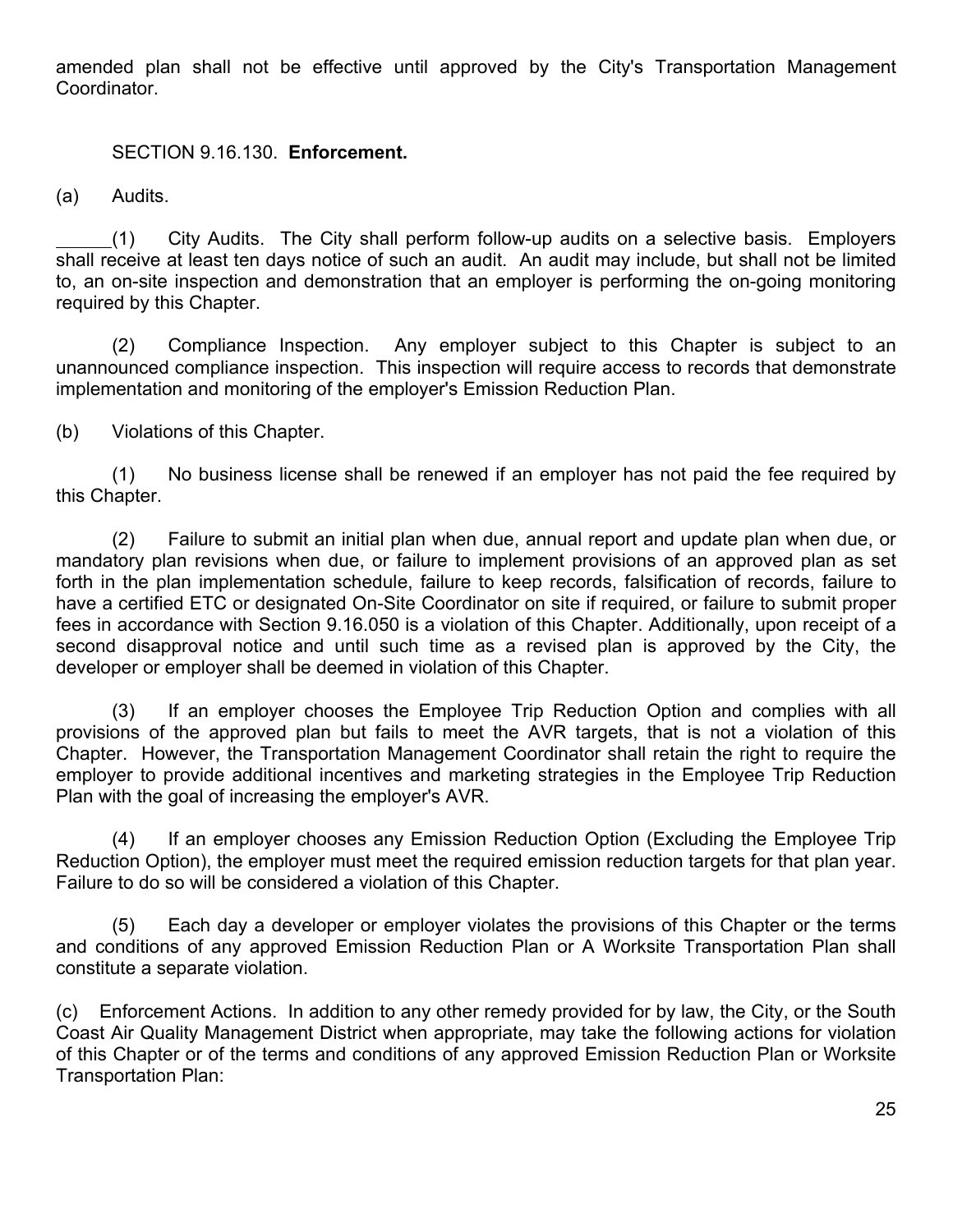(1) Require the addition of elements to a work or development site plan submitted by an employer or developer.

(2) Transfer authority for plan implementation from an employer or developer to the City.

(3) Institute proceedings to revoke any approval of an ERP or WTP.

 (4) Revoke the business license held by any violator, following the procedures set forth in Section 9150.6 of the Municipal Code.

(5) Impose an enforcement fee as provided for in Section 9.16.130 (d).

 (6) Request that the City Attorney take appropriate enforcement action. Referral by the City's Transportation Management Coordinator is not a condition precedent to any enforcement action by the City Attorney.

 (7) Notwithstanding any other provisions of this Chapter regarding penalties or fees for enforcement actions or for violations, for violators with 250 or more employees, the City, in addition to any other remedies under this Chapter, shall refer the matter to the South Coast Air Quality Management District for appropriate action under Article 3, Chapter 4, Part 4 of Division 26 of the Health and Safety Code.

(d) Enforcement Fees.

 (1) An enforcement fee shall be paid to the City by each person who has violated the provisions of this Chapter or the terms and conditions of any Emission Reduction Plan. The purpose of this fee is to recover the costs of enforcement from any person who violates the provisions of this Chapter or any permit or approval.

(e) Fee Assessment Fee. Fees shall be assessed as follows:

 (1) Employers who choose any Emission Reduction Option (excluding the Employee Trip Reduction Option) shall be fined Five Dollars (\$5.00) per employee per day for each violation during the plan year.

 (2) Developers, employers of 10-49 employees and employers of fifty or more who choose the Employee Trip Reduction Option shall receive a Warning Notice for the first violation of the plan year and no fee shall be collected. For each additional violation in the plan year the employer shall receive a violation notice and the violation fee shall be Five Dollars (\$5.00) per employee per day.

 (3) The City's Transportation Management Coordinator shall cause to be issued a notice imposing enforcement fees under this Section. The notice shall provide that the fee shall be due and payable within fifteen (15) days from the date of the notice. A penalty of ten percent (10%) per month shall be added to any fees that have not been paid when due.

 (4) Any person upon whom fees have been imposed pursuant to this Section may appeal the action in accordance with the following procedure: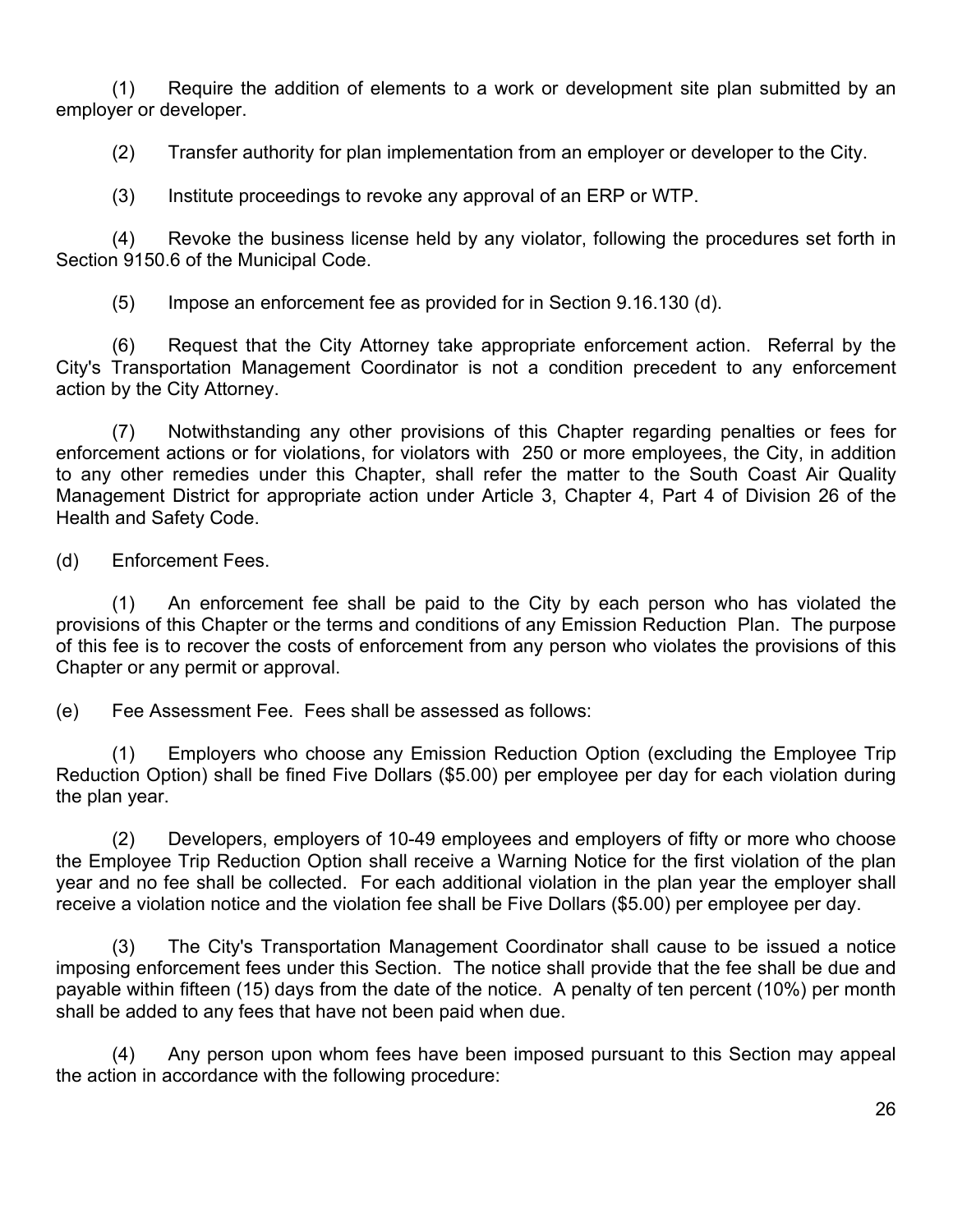a. A notice of appeal shall be filed with the City's Transportation Management Coordinator within ten (10) days of the date of the notice.

 b. At the time of filing the notice of appeal, the appellant shall deposit with the City Treasurer money in the amount of all fees due. If, as a result of the hearing, it is determined that the City is not entitled to all or a portion of the money, the City shall refund to the person all or a portion of the money deposited.

 c. The Emission Reduction Plan Appeals Board ("ERP Appeals Board") shall hold a hearing on the appeal within forty-five (45) days of the date of filing of the appeal. The City shall give the appellant at least five (5) days notice of the time and place of the hearing. The ERP Appeals Board shall render a decision within fifteen (15) days of the date of the hearing. The purpose of the hearing shall be limited to whether or not the violation occurred.

 d. The ERP Appeals Board shall uphold an appeal of an enforcement fee under this Section in only one of the following circumstances:

1. An error has been made in calculating the enforcement fee.

 2. The person is found not to have been violating the provisions of this Chapter or the terms and conditions of the Emission Reduction Plan or the Worksite Transportation Plan.

 e. The decision of the ERP Appeals Board shall be final except for judicial review and there shall be no appeal to the City Council.

 f. Any notice issued pursuant to this Section shall set forth the appeal rights as provided for in this subsection.

 g. Any notice of revocation issued pursuant to this Section shall be final upon the expiration of the appeal period if no appeal is timely filed or upon the decision of the ERP Appeals Board.

# SECTION 9.16.140. **Administrative Appeals.**

(a) Disapproval of an Emission Reduction Plan or a Worksite Transportation Plan by the City's Transportation Management Coordinator, including a revision of such a plan, may be appealed to the Emission Reduction Plan Appeals Board.

(b) An appeal of an action by the City's Transportation Management Coordinator shall be filed with the City's Parking and Traffic Division within ten (10) consecutive calendar days following the date of action from which an appeal is taken. If no appeal is timely filed, the action by the City's Transportation Management Coordinator shall be final.